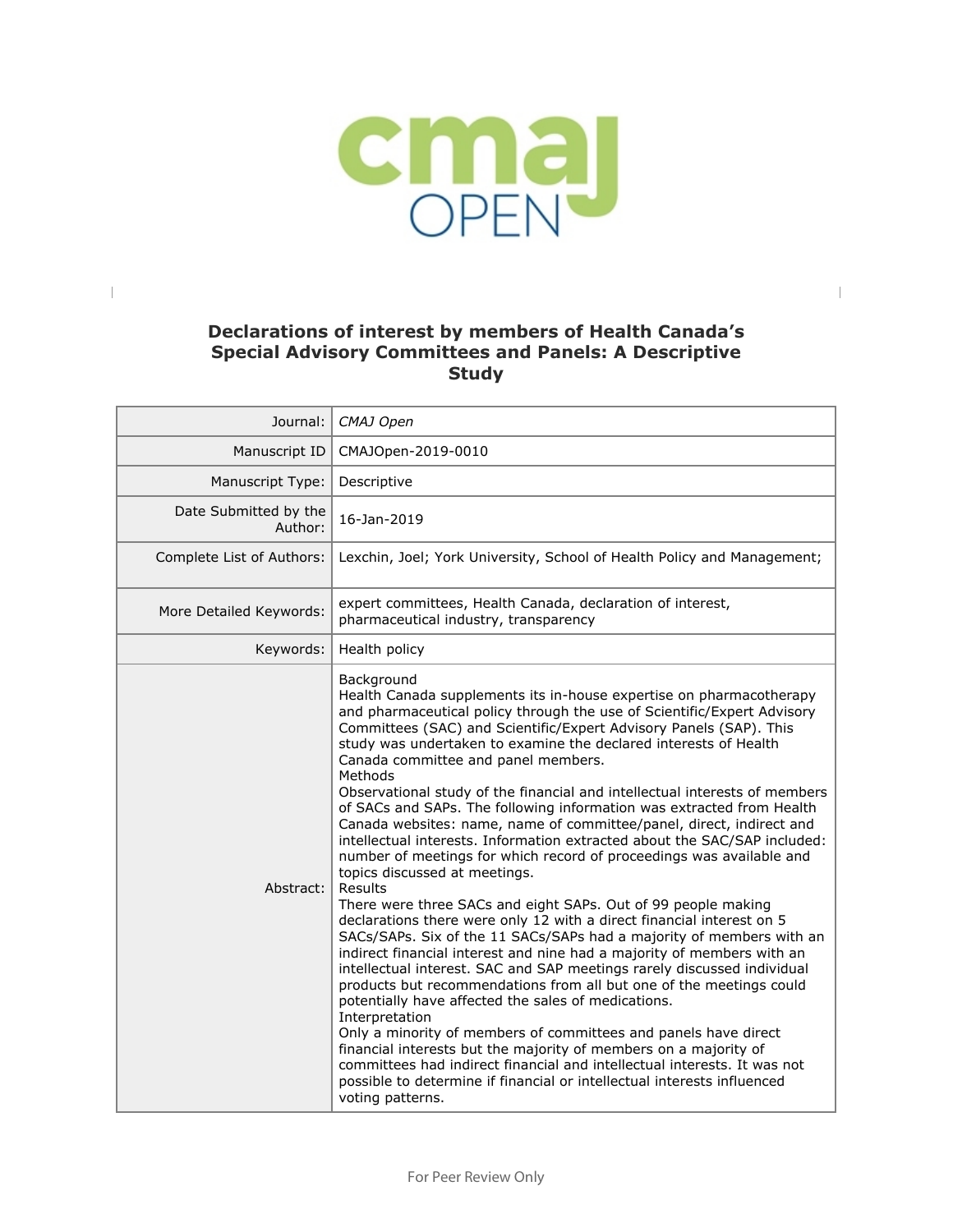$\overline{1}$ 

| $\mathbf{1}$                |                      |
|-----------------------------|----------------------|
| $\mathbf 2$<br>$\mathsf{3}$ |                      |
| $\overline{4}$              |                      |
| 5                           |                      |
| 6                           |                      |
| $\overline{7}$              | <b>SCHOLARONE™</b>   |
| $\bf 8$<br>9                | Manuscripts          |
| 10                          |                      |
| 11                          |                      |
| 12                          |                      |
| 13                          |                      |
| 14                          |                      |
| 15                          |                      |
| 16                          |                      |
| 17<br>18                    |                      |
| 19                          |                      |
| 20                          |                      |
| 21                          |                      |
| 22                          |                      |
| 23                          |                      |
| 24                          |                      |
| 25<br>26                    |                      |
| 27                          |                      |
| 28                          |                      |
| 29                          |                      |
| 30                          |                      |
| 31                          |                      |
| 32                          |                      |
| 33                          |                      |
| 34<br>35                    |                      |
| 36                          |                      |
| 37                          |                      |
| $38\,$                      |                      |
| 39                          |                      |
| 40                          |                      |
| 41                          |                      |
| 42<br>43                    |                      |
| 44                          |                      |
| 45                          |                      |
| 46                          |                      |
| 47                          |                      |
| 48                          |                      |
| 49                          |                      |
| 50<br>51                    |                      |
| 52                          |                      |
| 53                          |                      |
| 54                          |                      |
| 55                          |                      |
| 56                          |                      |
| 57                          |                      |
| 58<br>59                    |                      |
| 60                          | For Peer Review Only |
|                             |                      |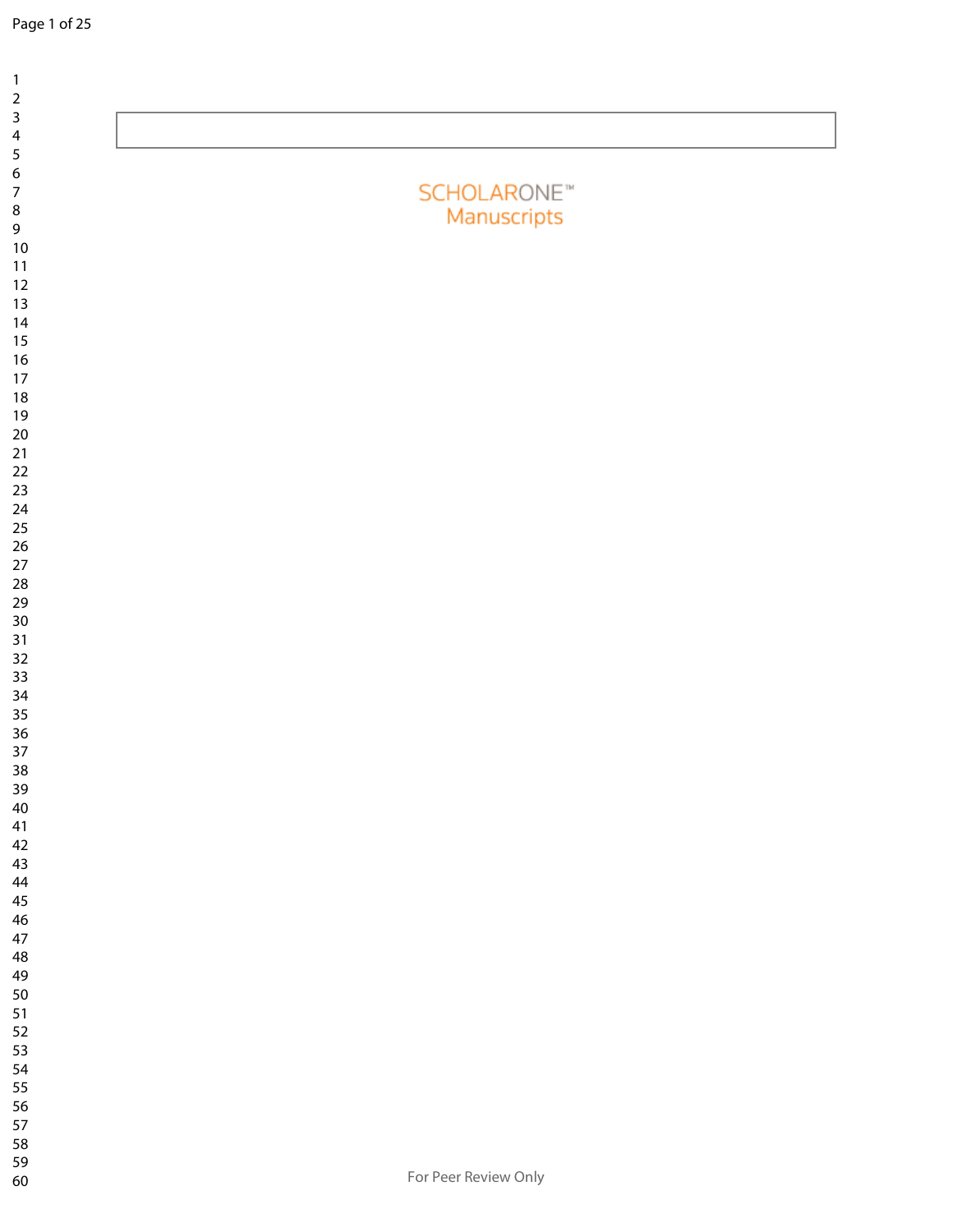STROBE Statement—checklist of items that should be included in reports of observational studies

|                      | Item<br>N <sub>0</sub> | Recommendation                                                  | <b>Location</b> in study |
|----------------------|------------------------|-----------------------------------------------------------------|--------------------------|
| Title and abstract   | 1                      | (a) Indicate the study's design with a commonly used term       | Title, page 1            |
|                      |                        | in the title or the abstract                                    |                          |
|                      |                        | $(b)$ Provide in the abstract an informative and balanced       | Abstract, page 3         |
|                      |                        | summary of what was done and what was found                     |                          |
| Introduction         |                        |                                                                 |                          |
| Background/rationale | $\overline{2}$         | Explain the scientific background and rationale for the         | Introduction, page 4     |
|                      |                        | investigation being reported                                    |                          |
| Objectives           | 3                      | State specific objectives, including any prespecified           | Introduction, pages 4    |
|                      |                        | hypotheses                                                      |                          |
| <b>Methods</b>       |                        |                                                                 |                          |
| Study design         | 4                      | Present key elements of study design early in the paper         | Methods, pages 5-6       |
| Setting              | 5                      | Describe the setting, locations, and relevant dates, including  | Methods, pages 5-6       |
|                      |                        | periods of recruitment, exposure, follow-up, and data           |                          |
|                      |                        | collection                                                      |                          |
| Participants         | 6                      | (a) Cohort study-Give the eligibility criteria, and the         | Methods, page 5-6        |
|                      |                        | sources and methods of selection of participants. Describe      |                          |
|                      |                        | methods of follow-up                                            |                          |
|                      |                        | Case-control study-Give the eligibility criteria, and the       |                          |
|                      |                        | sources and methods of case ascertainment and control           |                          |
|                      |                        | selection. Give the rationale for the choice of cases and       |                          |
|                      |                        | controls                                                        |                          |
|                      |                        | Cross-sectional study-Give the eligibility criteria, and the    |                          |
|                      |                        | sources and methods of selection of participants                |                          |
|                      |                        | (b) Cohort study—For matched studies, give matching             |                          |
|                      |                        | criteria and number of exposed and unexposed                    |                          |
|                      |                        | Case-control study-For matched studies, give matching           |                          |
|                      |                        | criteria and the number of controls per case                    |                          |
| Variables            | 7                      | Clearly define all outcomes, exposures, predictors, potential   | Methods, page 5-6        |
|                      |                        | confounders, and effect modifiers. Give diagnostic criteria,    |                          |
|                      |                        | if applicable                                                   |                          |
| Data sources/        | $8*$                   | For each variable of interest, give sources of data and         | Methods, pages 5-6       |
| measurement          |                        | details of methods of assessment (measurement). Describe        |                          |
|                      |                        | comparability of assessment methods if there is more than       |                          |
|                      |                        | one group                                                       |                          |
| <b>Bias</b>          | 9                      | Describe any efforts to address potential sources of bias       | Not relevant             |
| Study size           | 10                     | Explain how the study size was arrived at                       | Not relevant             |
| Quantitative         | 11                     | Explain how quantitative variables were handled in the          | Methods, page 5          |
| variables            |                        | analyses. If applicable, describe which groupings were          |                          |
|                      |                        | chosen and why                                                  |                          |
| Statistical methods  | 12                     | $(a)$ Describe all statistical methods, including those used to | Not relevant             |
|                      |                        | control for confounding                                         |                          |
|                      |                        | $(b)$ Describe any methods used to examine subgroups and        | Methods, page 6          |
|                      |                        | interactions                                                    |                          |
|                      |                        |                                                                 |                          |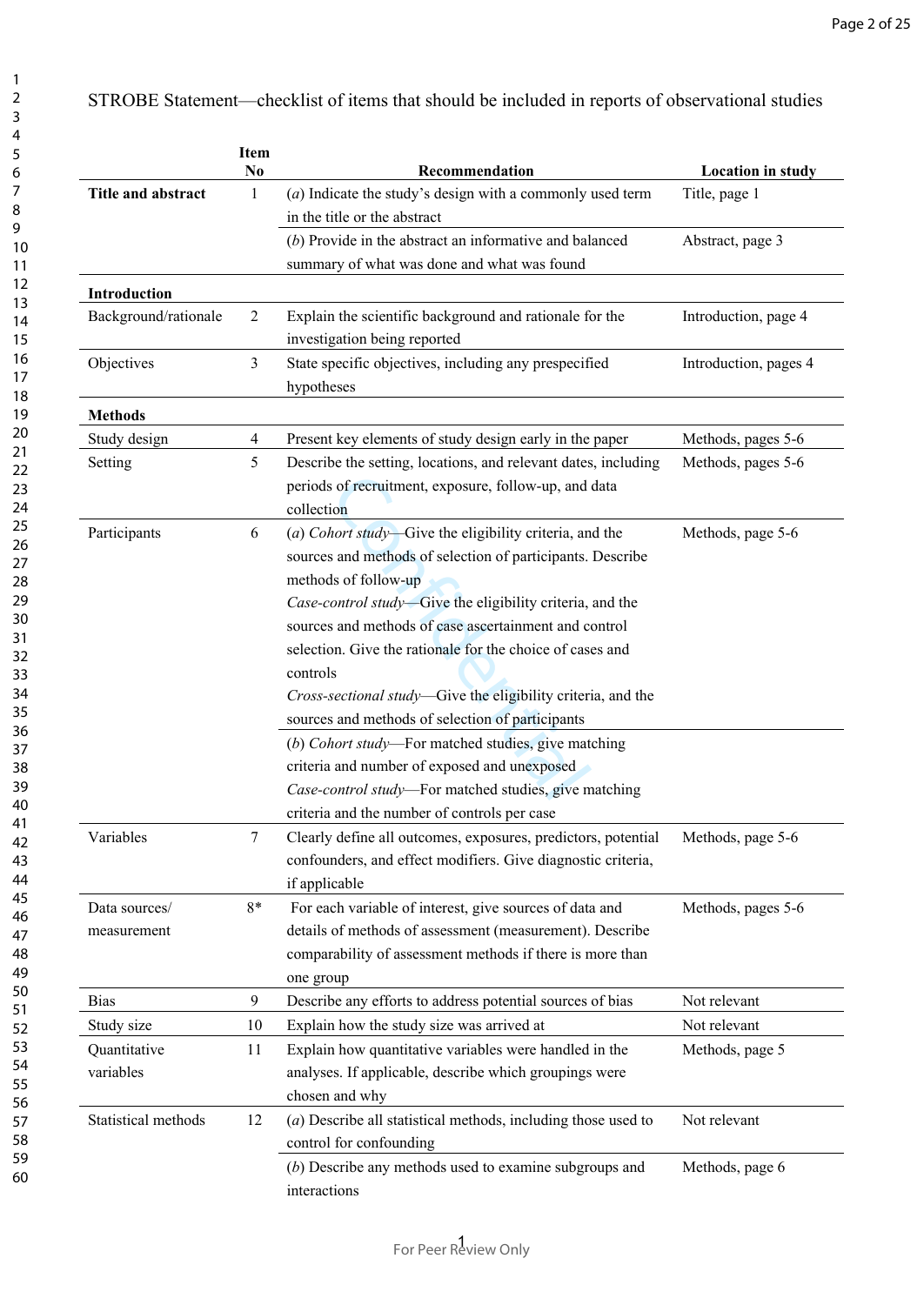|                     |       | $(c)$ Explain how missing data were addressed                                                                                                                                                               | Not relevant            |
|---------------------|-------|-------------------------------------------------------------------------------------------------------------------------------------------------------------------------------------------------------------|-------------------------|
|                     |       | (d) Cohort study—If applicable, explain how loss to follow-<br>up was addressed                                                                                                                             | Not relevant            |
|                     |       | Case-control study-If applicable, explain how matching of<br>cases and controls was addressed                                                                                                               |                         |
|                     |       | Cross-sectional study-If applicable, describe analytical                                                                                                                                                    |                         |
|                     |       | methods taking account of sampling strategy                                                                                                                                                                 |                         |
|                     |       | $(e)$ Describe any sensitivity analyses                                                                                                                                                                     | Not relevant            |
| <b>Results</b>      |       |                                                                                                                                                                                                             |                         |
| Participants        | $13*$ | (a) Report numbers of individuals at each stage of study-eg<br>numbers potentially eligible, examined for eligibility,<br>confirmed eligible, included in the study, completing follow-<br>up, and analysed | Results, page 6-8       |
|                     |       | (b) Give reasons for non-participation at each stage                                                                                                                                                        | Not relevant            |
|                     |       | (c) Consider use of a flow diagram                                                                                                                                                                          | Not relevant            |
| Descriptive<br>data | $14*$ | (a) Give characteristics of study participants (eg<br>demographic, clinical, social) and information on exposures<br>and potential confounders                                                              | Not relevant            |
|                     |       | (b) Indicate number of participants with missing data for<br>each variable of interest                                                                                                                      | Not relevant            |
|                     |       | (c) Cohort study—Summarise follow-up time (eg, average<br>and total amount)                                                                                                                                 | Not relevant            |
| Outcome data        | $15*$ | Cohort study-Report numbers of outcome events or<br>summary measures over time                                                                                                                              | Results, page 6-8       |
|                     |       | Case-control study-Report numbers in each exposure                                                                                                                                                          |                         |
|                     |       | category, or summary measures of exposure                                                                                                                                                                   |                         |
|                     |       | Cross-sectional study-Report numbers of outcome events<br>or summary measures                                                                                                                               |                         |
| Main results        | 16    | (a) Give unadjusted estimates and, if applicable, confounder-<br>adjusted estimates and their precision (eg, 95% confidence<br>interval). Make clear which confounders were adjusted for                    |                         |
|                     |       | and why they were included<br>$(b)$ Report category boundaries when continuous variables<br>were categorized                                                                                                | Not relevant            |
|                     |       | (c) If relevant, consider translating estimates of relative risk<br>into absolute risk for a meaningful time period                                                                                         | Not relevant            |
| Other analyses      | 17    | Report other analyses done-eg analyses of subgroups and<br>interactions, and sensitivity analyses                                                                                                           | Not relevant            |
| <b>Discussion</b>   |       |                                                                                                                                                                                                             |                         |
| Key results         | 18    | Summarise key results with reference to study objectives                                                                                                                                                    | Interpretation, page 8  |
| Limitations         | 19    | Discuss limitations of the study, taking into account sources of<br>potential bias or imprecision. Discuss both direction and<br>magnitude of any potential bias                                            | Limitations, page 10-11 |
| Interpretation      | 20    | Give a cautious overall interpretation of results considering<br>objectives, limitations, multiplicity of analyses, results from<br>similar studies, and other relevant evidence                            | Conclusion, page 11-12  |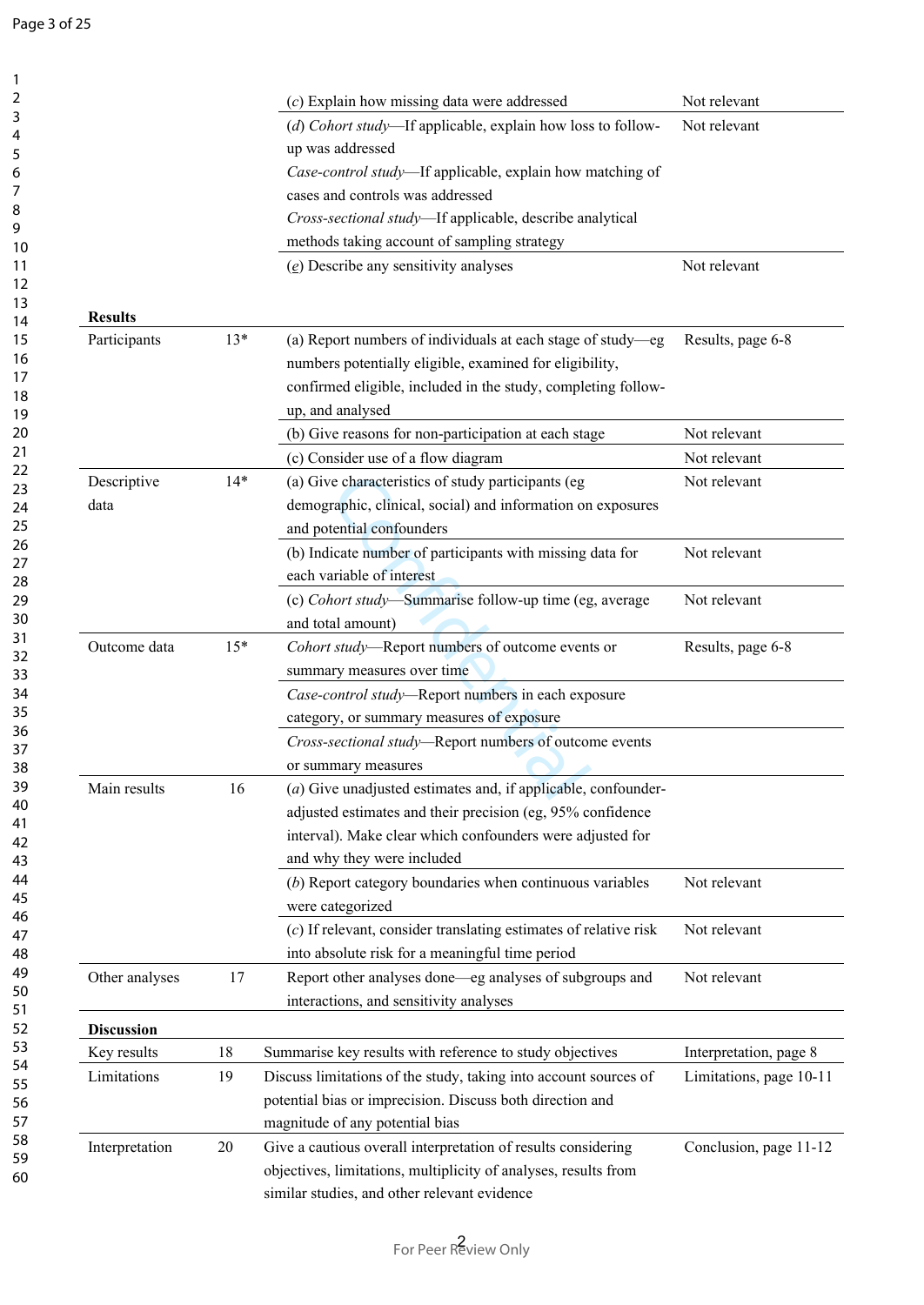|  | Generalisability<br>21   |                                                                   | Discuss the generalisability (external validity) of the study  | Not relevant |  |
|--|--------------------------|-------------------------------------------------------------------|----------------------------------------------------------------|--------------|--|
|  |                          | results                                                           |                                                                |              |  |
|  | <b>Other information</b> |                                                                   |                                                                |              |  |
|  | Funding                  | 22                                                                | Give the source of funding and the role of the funders for the | Page 1       |  |
|  |                          | present study and, if applicable, for the original study on which |                                                                |              |  |
|  |                          |                                                                   |                                                                |              |  |

\*Give information separately for cases and controls in case-control studies and, if applicable, for exposed and unexposed groups in cohort and cross-sectional studies.

**Note:** An Explanation and Elaboration article discusses each checklist item and gives methodological background and published examples of transparent reporting. The STROBE checklist is best used in conjunction with this article (freely available on the Web sites of PLoS Medicine at http://www.plosmedicine.org/, Annals of Internal Medicine at http://www.annals.org/, and Epidemiology at http://www.epidem.com/). Information on the STROBE Initiative is available at www.strobe-statement.org.

Confidence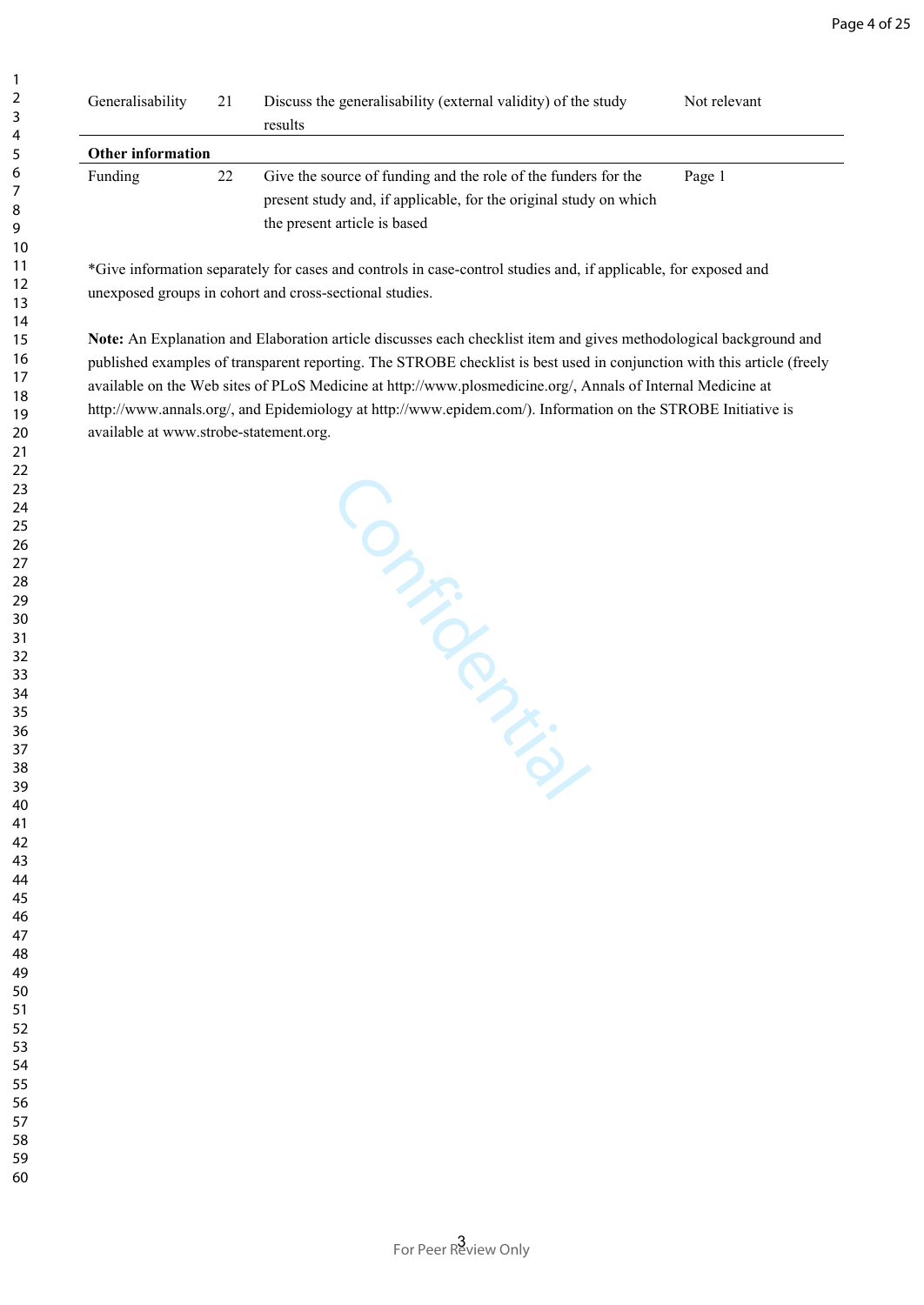|                            | and Panels: A Descriptive Study        |
|----------------------------|----------------------------------------|
|                            | Joel Lexchin MSc, MD                   |
| Professor Emeritus         |                                        |
|                            | School of Health Policy and Management |
| York University            |                                        |
| and                        |                                        |
| <b>Emergency Physician</b> |                                        |
|                            | University Health Network              |
| and                        |                                        |
| Associate Professor        |                                        |
| Faculty of Medicine        |                                        |
|                            | TOK.<br>University of Toronto          |
|                            | RIVER                                  |
| Correspondence:            |                                        |
| Joel Lexchin MD            | v                                      |
|                            | School of Health Policy and Management |
| <b>York University</b>     |                                        |
| 4700 Keele St.             |                                        |
| Toronto, ON M3J 1P3        |                                        |
| Tel:                       | 416-964-7186                           |
| Email:                     | jlexchin@yorku.ca                      |
|                            | ORCID ID: 0000-0001-5120-8029          |

Funding: There was no funding associated with this study.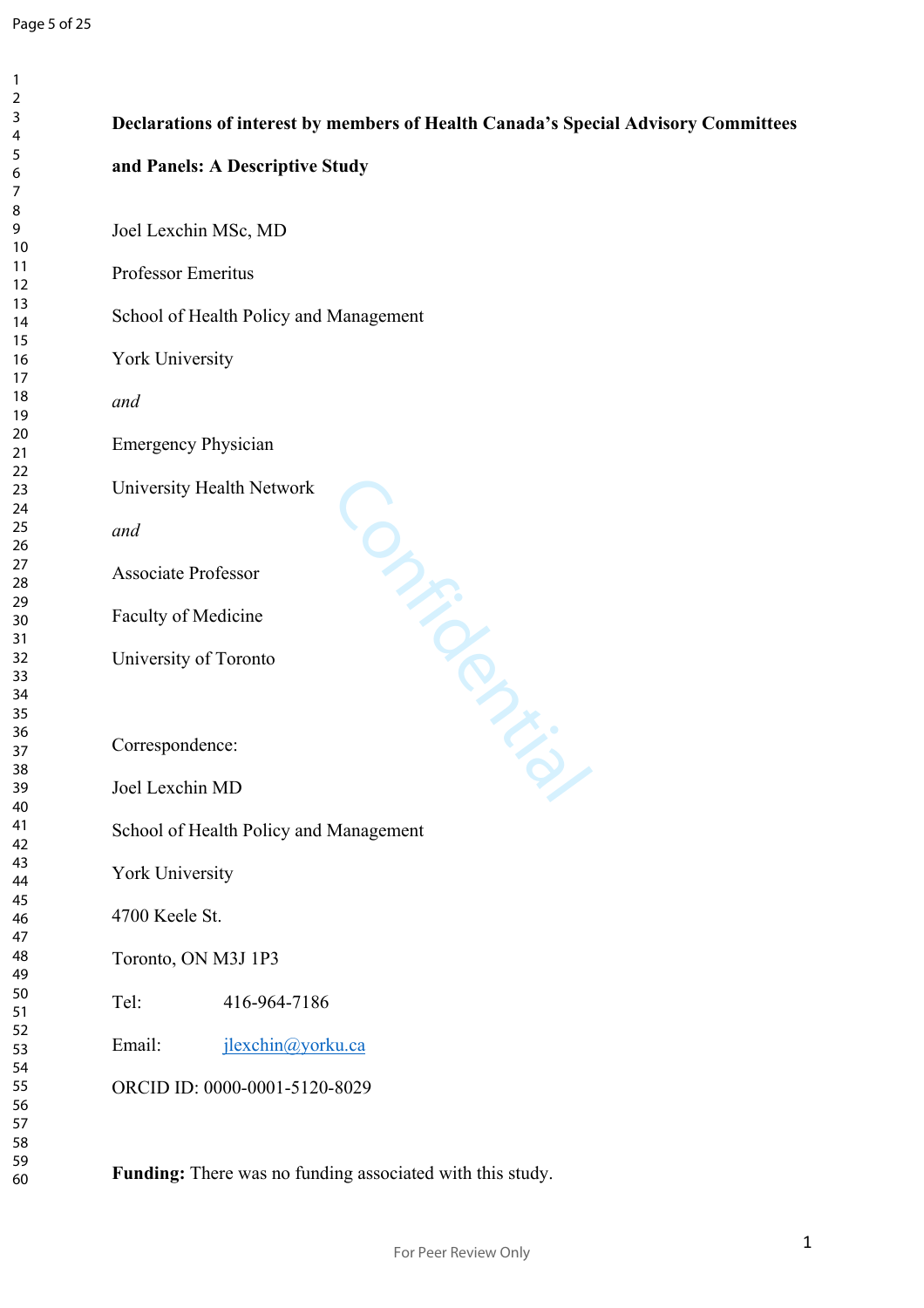Page 6 of 25

### **Competing interests:**

 $\frac{d}{d}$ In 2015-2018, Joel Lexchin was a paid consultant on three projects: one looking at indication-based prescribing (United States Agency for Healthcare Research and Quality), a second to develop principles for conservative diagnosis (Gordon and Betty Moore Foundation) and a third deciding what drugs should be provided free of charge by general practitioners (Government of Canada, Ontario Supporting Patient Oriented Research Support Unit and the St Michael's Hospital Foundation). He also received payments for being on a panel that discussed a pharmacare plan for Canada (Canadian Institute, a for-profit organization), a panel at the American Diabetes Association, a talk at the Toronto Reference Library and writing a brief for a law firm on the effects of promotion on prescribing. He is currently a member of research groups that are receiving money from the Canadian Institutes of Health Research and the Australian National Health and Medical Research Council. He is member of the Foundation Board of Health Action International and the Board of Canadian Doctors for Medicare.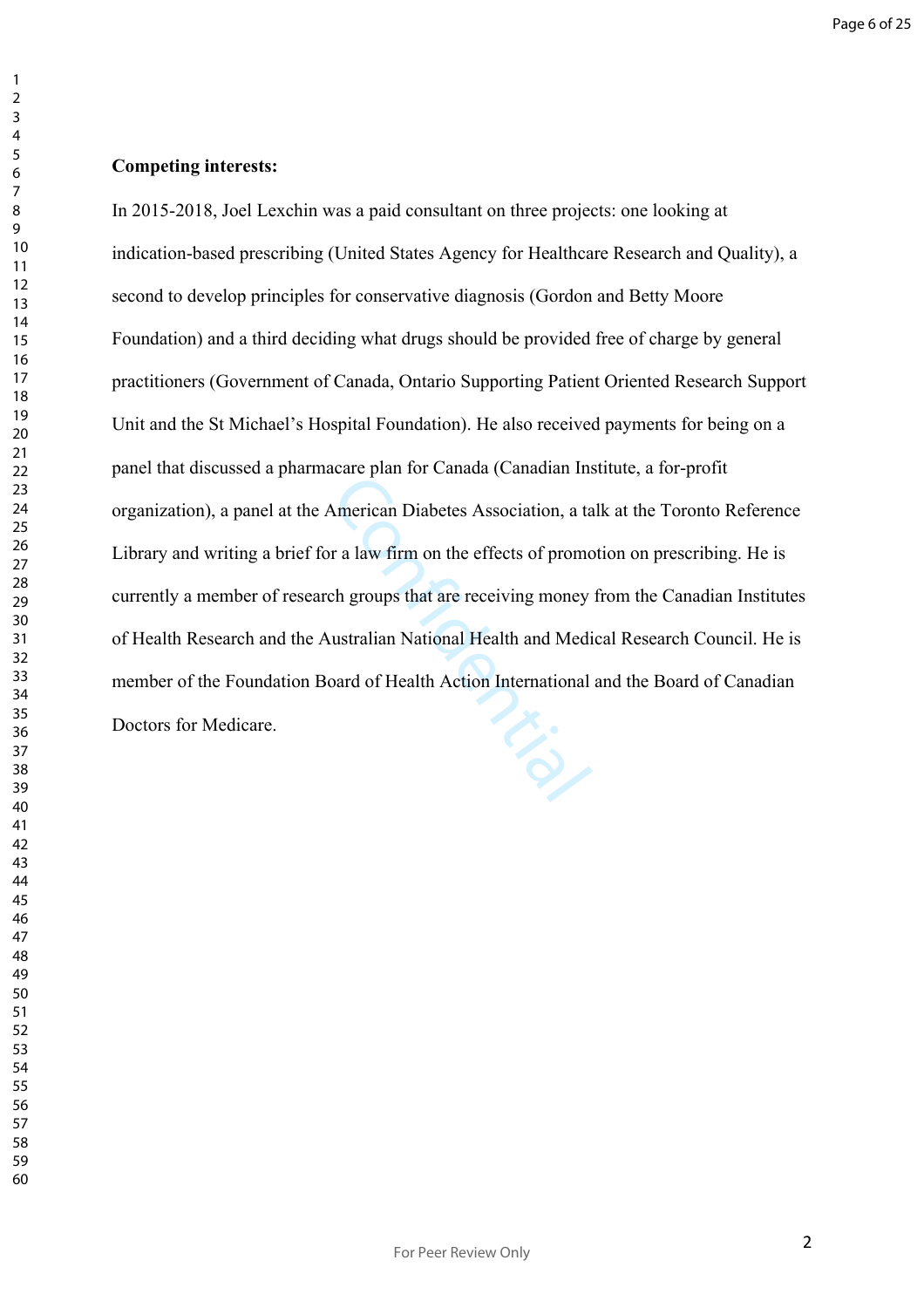### **Abstract**

### **Background**

Health Canada supplements its in-house expertise on pharmacotherapy and pharmaceutical policy through the use of Scientific/Expert Advisory Committees (SAC) and Scientific/Expert Advisory Panels (SAP). This study was undertaken to examine the declared interests of Health Canada committee and panel members.

### **Methods**

Example 11 The Contractor Contractor Contractor Contractor Contractor Contractor Contractor of properties of the SAPs. Out of 99 people making 1 interest on 5 SACs/SAPs. Six of the indirect financial interest and nine Observational study of the financial and intellectual interests of members of SACs and SAPs. The following information was extracted from Health Canada websites: name, name of committee/panel, direct, indirect and intellectual interests. Information extracted about the SAC/SAP included: number of meetings for which record of proceedings was available and topics discussed at meetings.

### **Results**

There were three SACs and eight SAPs. Out of 99 people making declarations there were only 12 with a direct financial interest on 5 SACs/SAPs. Six of the 11 SACs/SAPs had a majority of members with an indirect financial interest and nine had a majority of members with an intellectual interest. SAC and SAP meetings rarely discussed individual products but recommendations from all but one of the meetings could potentially have affected the sales of medications.

### **Interpretation**

Only a minority of members of committees and panels have direct financial interests but the majority of members on a majority of committees had indirect financial and intellectual interests. It was not possible to determine if financial or intellectual interests influenced voting patterns.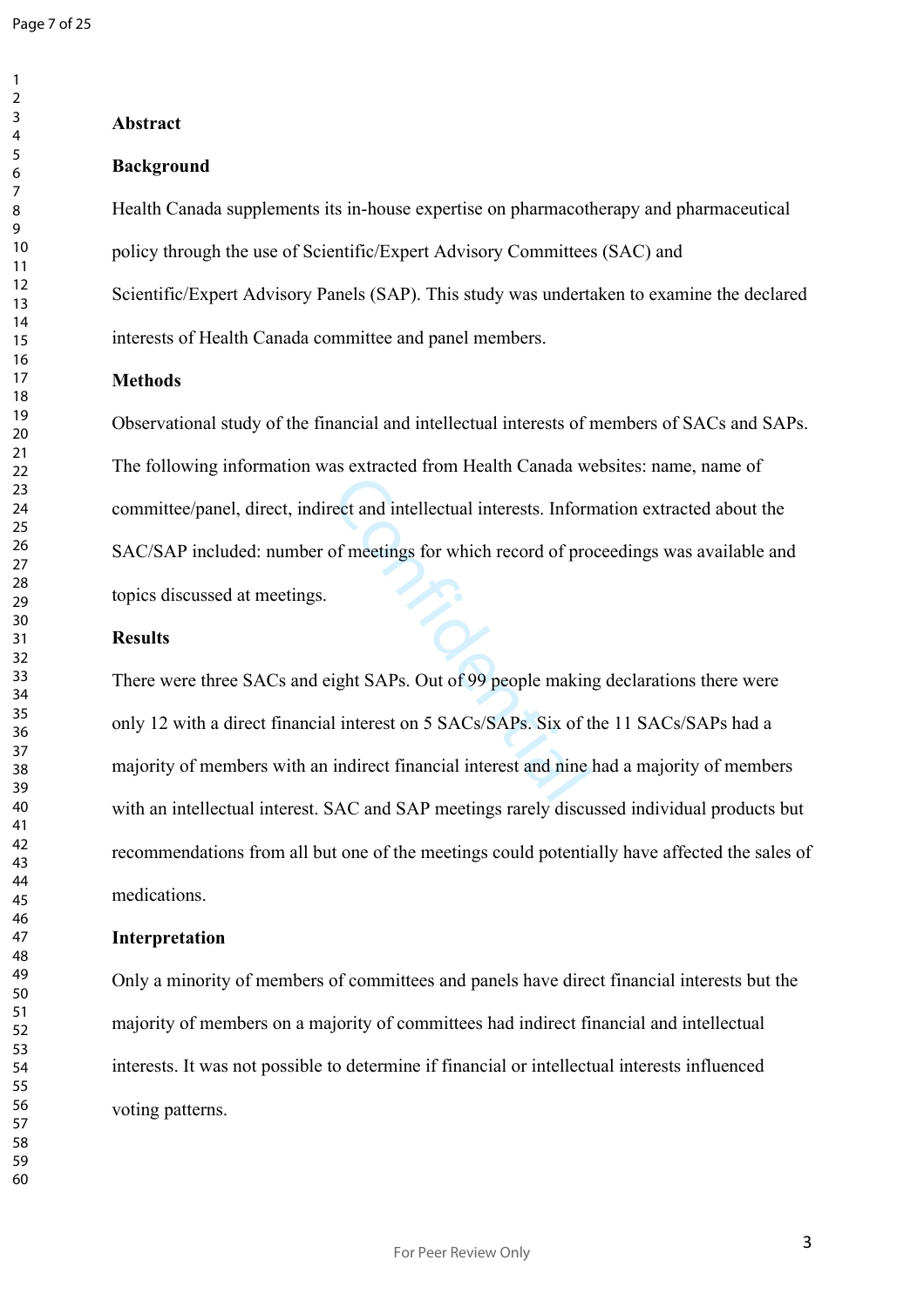### **Introduction**

Health Canada supplements its in-house expertise on pharmacotherapy and pharmaceutical policy through the use of Scientific/Expert Advisory Committees (SAC) and Scientific/Expert Advisory Panels (SAP). SACs "are standing committees that provide ongoing medical/technical/scientific advice and recommendations on regulatory issues for drugs and medical devices in specific therapeutic areas or classes" (1). Health Canada uses ad hoc SAPs "to provide medical/technical/scientific advice and recommendations on specific drug and medical device issues" (2). People interested in serving on a committee or a panel fill out an on-line application form listing their qualifications and expertise (3) and Health Canada chooses members from this list for its various committees and panels.

st for its various committees and particles and particles and particles of the state of the *Affiliations and Interests I* disclose all affiliations and interests *I* to the mandate of the committee of the committee of a r In order for individuals to be considered for appointment to committees or panels, Health Canada requires them to complete the *Affiliations and Interests Declaration Form for Advisory Body Members* and disclose all affiliations and interests, including any direct financial interest of relevance to the mandate of the committee or panel. People with a direct financial interest in the outcome of a review of a product cannot be a committee or panel member when its mandate is solely to provide advice on specific matters relating to the review, but can be members if the broader mandate encompasses matters of policy, management or program development. In addition to direct financial interests, potential committee and panel members have to disclose indirect financial interests, intellectual interests and "other" interests (4).

In the United States, conflicts of interest are associated with the voting patterns of members of Food and Drug Administration (FDA) advisory committees (5). Whether the same applies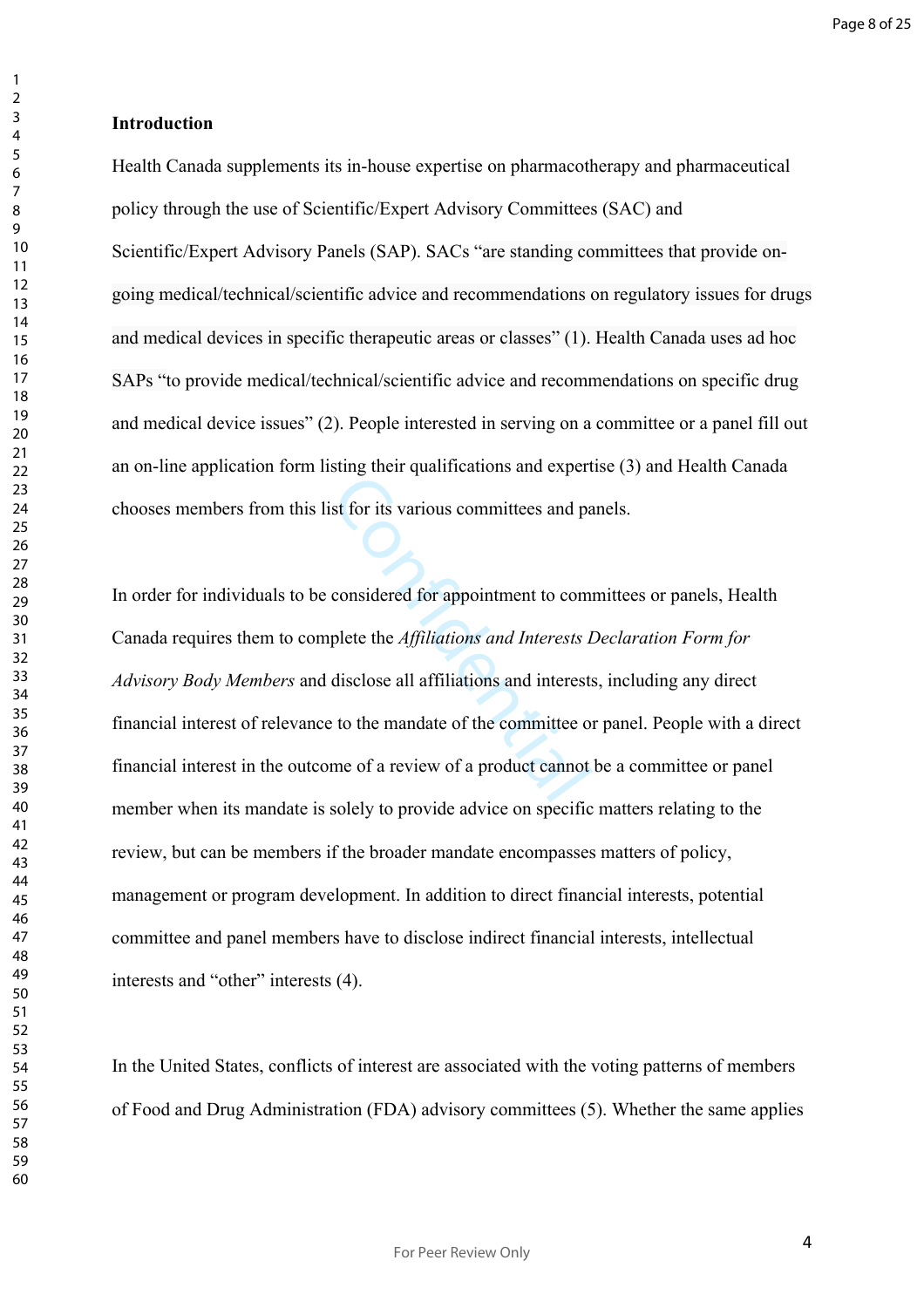to Canada is not known. This study was undertaken to examine the declared interests of Health Canada committee and panel members.

#### **Methods**

#### *Source of data*

market interests on the riggination called the respondent to name the value. Questions about indirect final time the company and the approximation company names, the type of interest of Expertise, Experience, and Affilia Health Canada treats completed *Affiliation and Interest Declaration Form for Advisory Body Members* (6) as confidential, but does make public a *Summary of Expertise, Experience, and Affiliations and Interests* for individual members of currently active SACs and SAPs (7). Questions about direct financial interests on the *Affiliation and Interest Declaration Form for Advisory Body Members* ask the respondent to name the company and the type of interest but not the monetary value. Questions about indirect financial interests on the same form ask the respondent to name the company and the approximate amount of money received. Information about company names, the type of interest and its monetary value are not reported in the *Summary of Expertise, Experience, and Affiliations and Interests.*

For each active SAC and SAP, the following information was extracted for each member: name, name of committee/panel, perspective/sector, declaration of interests in each of the four categories listed in Table 1. Information extracted about the SAC/SAP included: name of chair, date of terms of reference, number of meetings, number and date of meetings for which a record of proceedings was available, topics discussed at meetings and recommendations from the SAC/SAP. A second person, CO, a retired family physician, verified the extracted data and differences were resolved by discussion. Information was current as of December 15, 2018 the date of data collection.

## *Data analysis*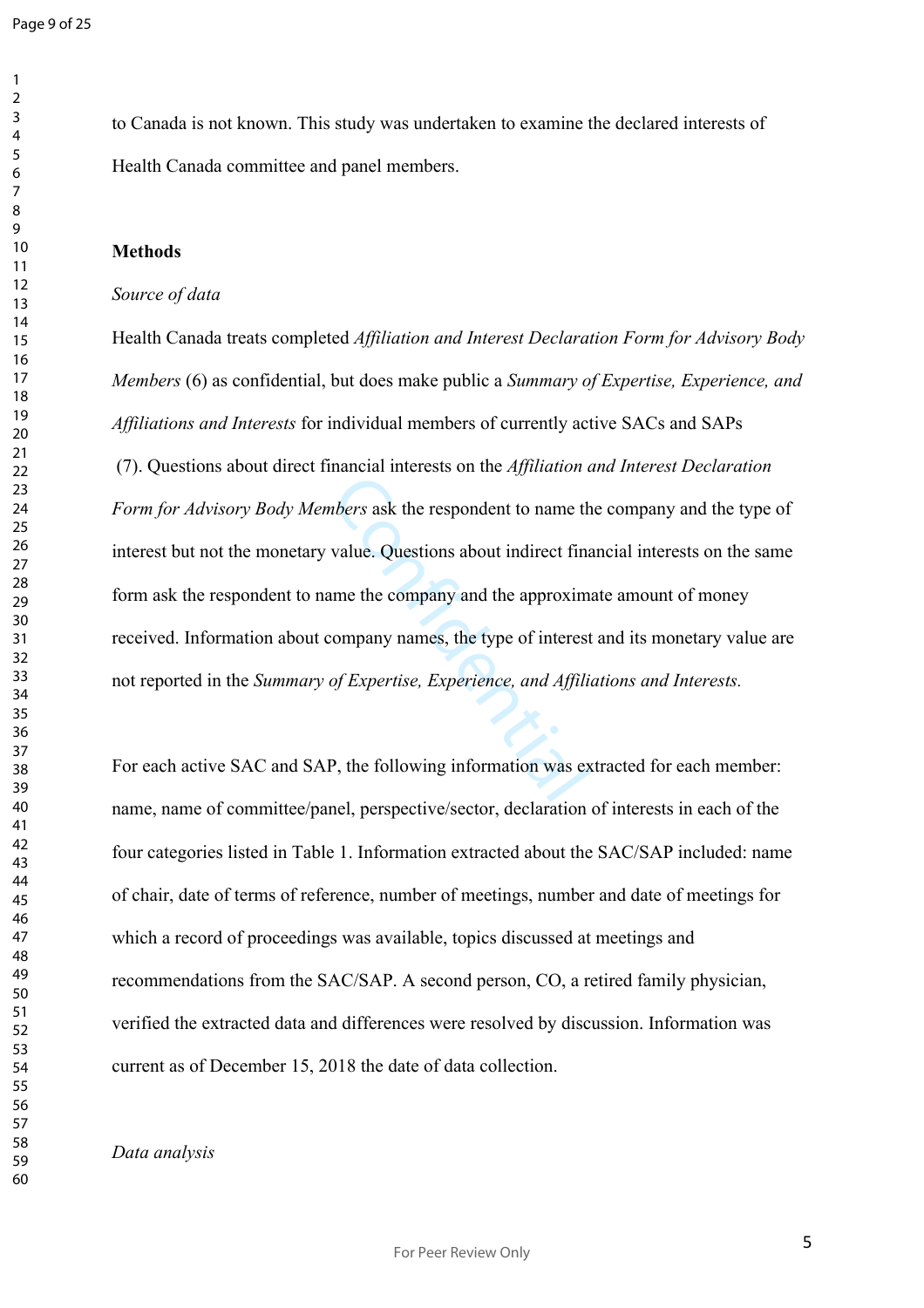For the purposes of analysis, the three different types of indirect financial interests were combined into one category as were the three different types of intellectual interests. Descriptive data is reported as counts: the number of individual committee and panel members, the number of SACs/SAPs, the number and types of interests of each of the members on individual SACs/SAPs and their perspective/sector. Because the chairs of SACs/SAPs may have more influence than regular panel members the number and type of their interest declarations were analyzed separately. The topics discussed in the SAC/SAP meetings and the recommendations from the SACs/SAPs about those topics are also reported.

### *Ethics approval*

Confidential All data was publicly available and no patients were involved, therefore ethics approval was not sought.

### **Results**

There were three active SACs and eight active SAPs. Information about all four types of interests (direct and indirect financial, intellectual and other) was available for all 81 unique individuals who were members of these SACs and SAPs as of December 15, 2018. Sixtynine sat on a single SAC/SAP, seven on two, four on three and one on four SACs/SAPs. In total there were 99 unique declarations of interests. There were also seven inactive SACs – four had completed their mandate and three had been cancelled (8) and 10 SAPs that had completed their mandate (9).) Health Canada does not provide a list of the membership of these inactive committees and panels. People who sat on more than one SAC/SAP sometimes made different declarations of interest. Health Canada does not give the dates when the declarations were made. (Supplementary File 1 available on request from the author contains the complete dataset for this study.)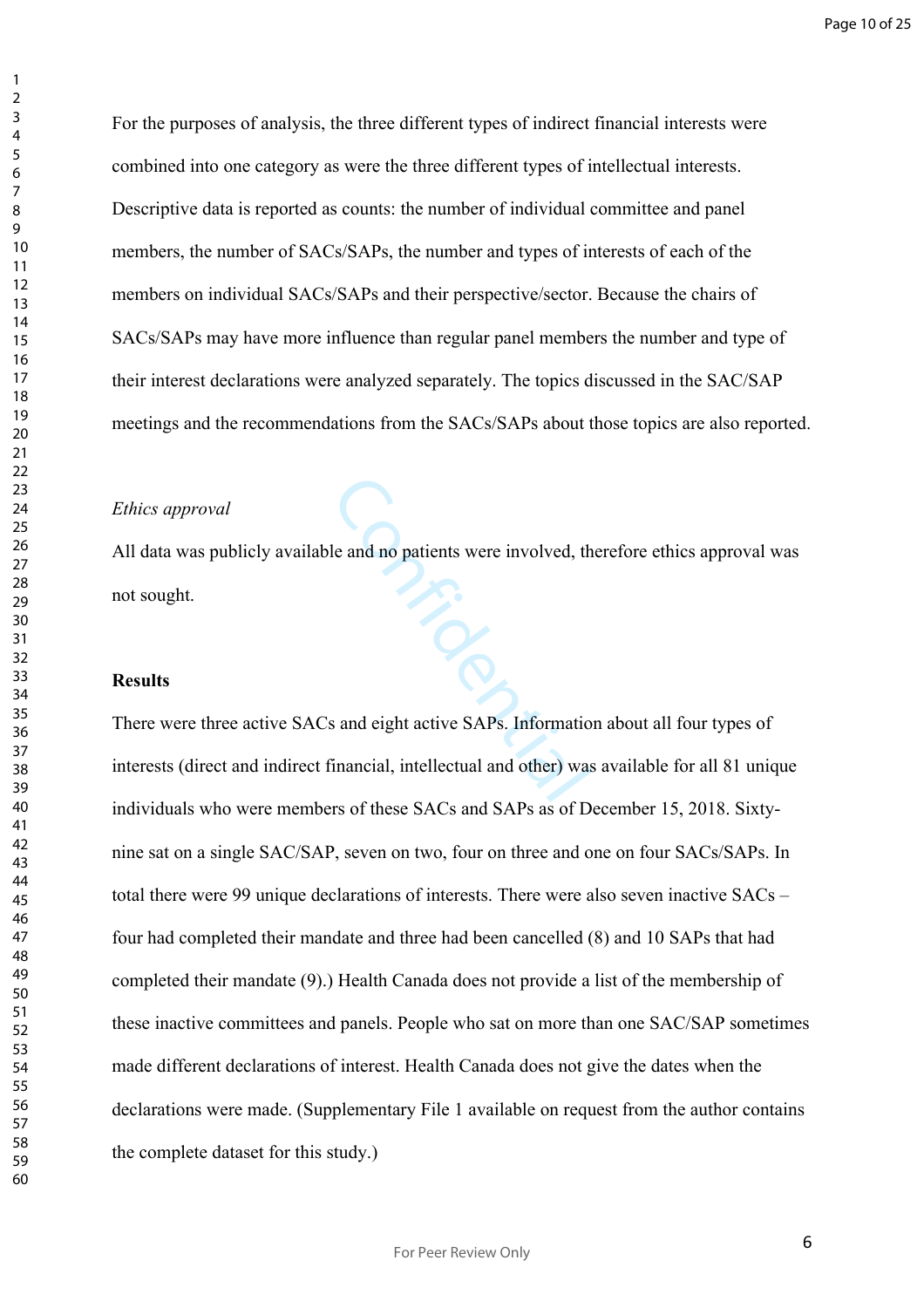in that was free of any type of finar<br>members with intellectual interests.<br>ble 2). The exact nature of these into<br>ms from SAC members listed their<br>with an additional sector. Seven of t<br>m SAP members listed academia a SACs and SAPs had between 4 and 21 members. Out of 99 declarations there were only 12 for direct financial interest on 5 SACs/SAPs. The maximum percent of members on a SAC/SAP with a direct financial interest was 30.8%, while six SACs/SAPs had no members with a direct financial interest. In contrast, six of the 11 SACs/SAPs had a majority of members with an indirect financial interest and nine had a majority of members with an intellectual interest. Six SACs/SAPs had more members with an intellectual interest than with an indirect financial interest and two had an equal number of people with both. Five SACs/SAPs had a minority of members with either a direct or indirect financial interest, but none had an entire membership that was free of any type of financial interest. Only one SAC/SAP had a minority of members with intellectual interests. There was a total of six "other" interests declared (Table 2). The exact nature of these interests was not clear.

Forty-one of the 53 declarations from SAC members listed their sector/perspective as academia alone or academia with an additional sector. Seven of the remaining 12 listed health professional. Declarations from SAP members listed academia alone or academia with an additional sector 26 out of 46 times and health professional only was listed 10 times. There were only 5 members in total who were from the public/consumer/patient sector and only 2 solely from industry (Table 3).

Only one chair had a direct financial interest whereas eight out of 11 had an indirect financial interest and a similar number had an intellectual interest (data not shown).

Health Canada does not require the disclosure of the names of companies that members have interests with, the amount of money that they received from companies, nor the undertakings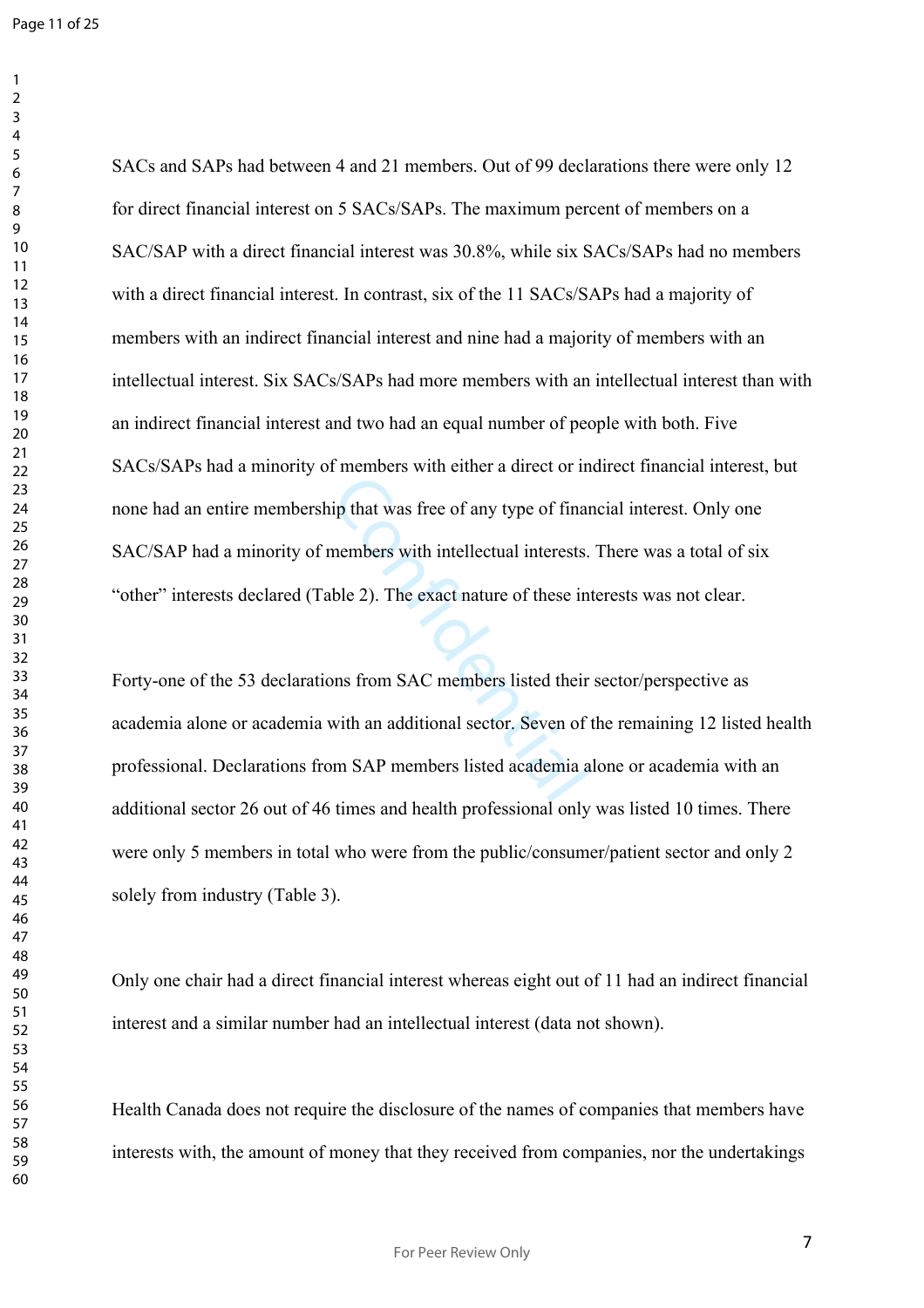Page 12 of 25

that they have with particular companies. The one partial exception is that members have to declare the value of materials, discounted products, gifts, or other benefits, or travel and accommodation costs if the amount exceeds \$1,000.

**Confidential** The 11 SACs/SAPs had a total of 30 meetings (range 1 to 11) but a record of proceedings is only available for 10 meetings. These meetings only discussed two specific products (Diclectin and isotretinoin). Table 4 presents the recommendations from the committees and panels. Some recommendations, such as the one not to change the labelling for Diclectin, could have had a positive effect on sales whereas others, such as adding warnings about fluoroquinolones, could have had a negative effect. The votes of individual members are not recorded so it is not possible to determine how members with and without different types of conflicts voted.

### **Interpretation**

Only a minority of members of committees and panels have direct financial interests. Indirect financial interests are much more prevalent than direct interests on SACs/SAPs and the majority of committees and panels had a majority of members with indirect interests. Similarly, only a minority of chairs had a direct financial interest, but the majority had indirect financial interests. Individuals with intellectual interests were more common than individuals with financial interests on most committees and panels. Differences in declarations by people serving on multiple committees might be a consequence of making declarations at different times but since Health Canada does not give the dates of the declarations this hypothesis cannot be further investigated.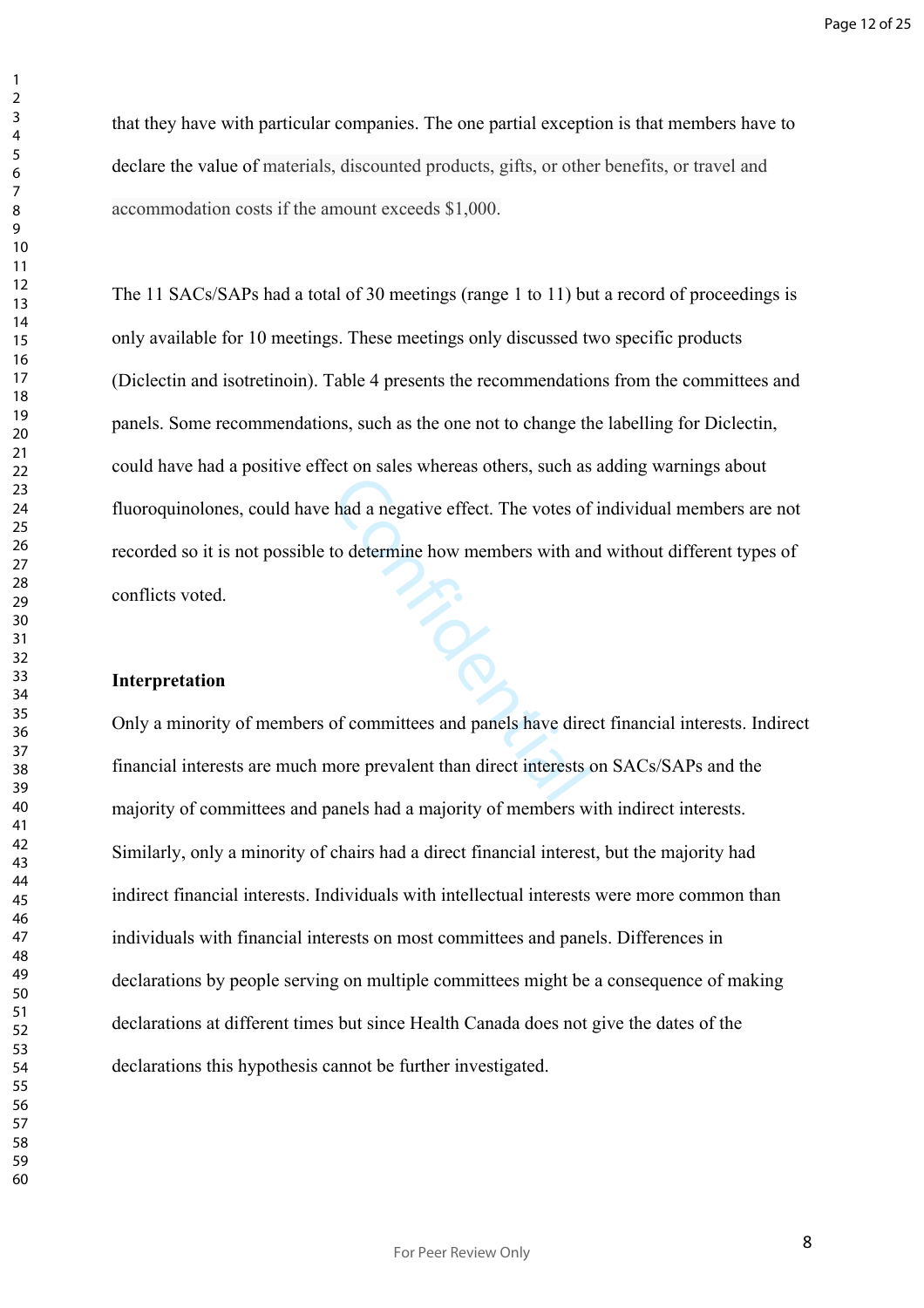Page 13 of 25

 

Health Canada collects information about the names of companies that committee and panel members have direct and indirect interests with and, in the case of indirect financial interests, the approximate monetary value of the interest in the *Affiliation and Interest Declaration Form for Advisory Body Members*. However, it does not disclose this information in the *Summary of Expertise, Experience, and Affiliations and Interests* that appears on its website. Nor does Health Canada publicly record the votes of individual members. As a result, it is not possible to determine if direct or indirect financial interests influence voting patterns. Similarly, intellectual interests cannot be linked with voting patterns.

f financial and intellectual interests<br>e two different types. However, the<br>10) state that there is substantial ev<br>ystematic biases in scientific resear<br>cusing on "interests such as persona<br>divert attention from financial c By asking for a declaration of financial and intellectual interests Health Canada seems to be equating the importance of the two different types. However, their equivalence has been contested. Bero and Grundy (10) state that there is substantial evidence that financial conflicts of interest "lead to systematic biases in scientific research at all stages of the research process" and that focusing on "interests such as personal beliefs, experience, or intellectual commitments can divert attention from financial conflicts." In contrast to financial interests, the training that researchers receive, their institutional setting and prior or current membership in particular organizations could influence their views about a particular topic, but as Bero asks "are these really conflicts of interest…or innate characteristics of the researcher? These…are an inextricable part of the primary interest of conducting research. Science is not value free and it makes sense to assume that a researcher's personal characteristics and experience will influence judgments that must be made in the course of research" (11). Scientific experts can decline financial interests, but that is not possible with interests that form part of their personalities. Finally, individual interests can influence views in multiple directions whereas financial interests exert influence in only a single direction, in favour of the party that is providing the money.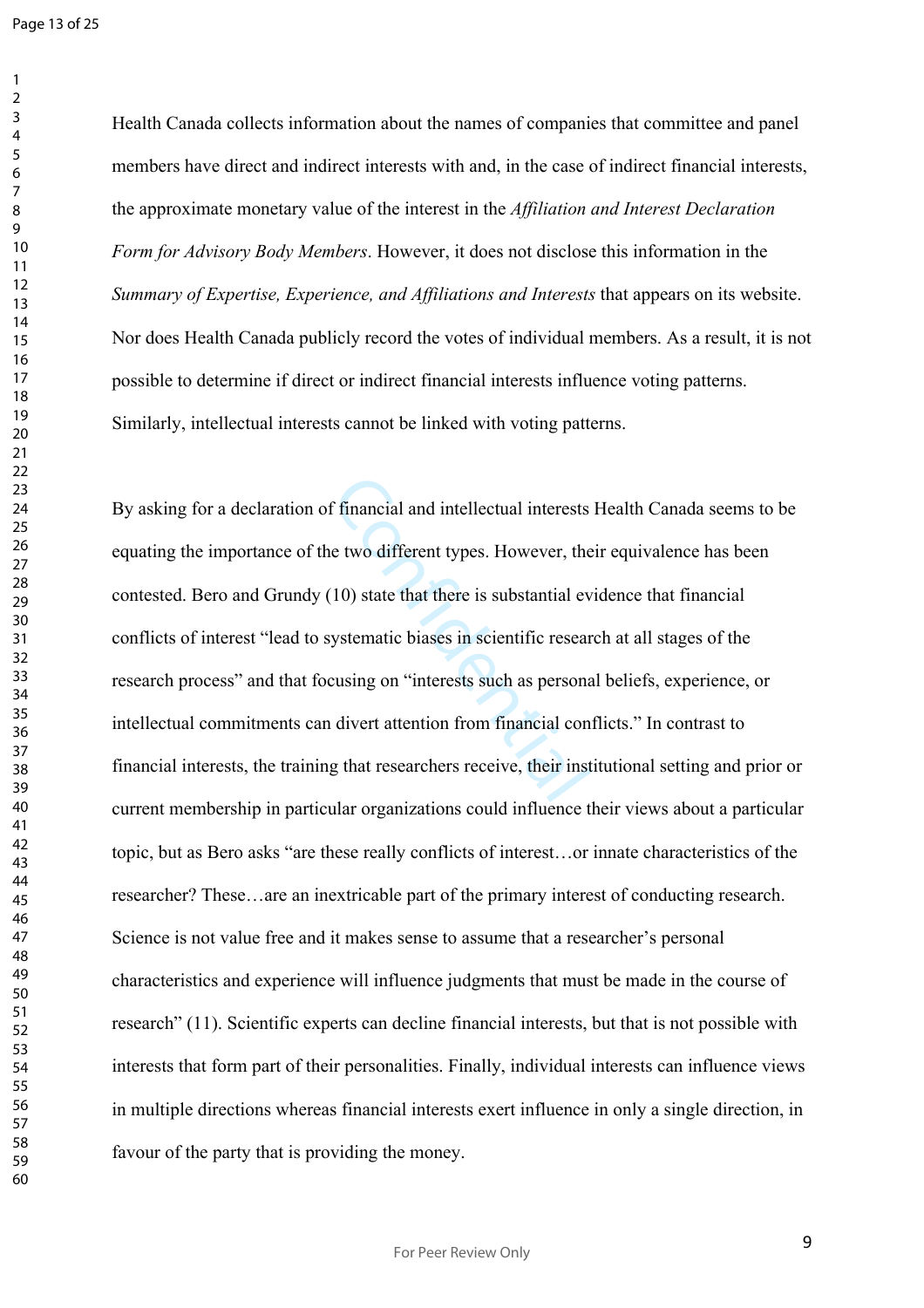Even the receipt of small amounts of money or the equivalent can affect behaviour. Meals valued at less than US \$20 are associated with higher prescribing rates for drugs made by the companies providing the meals (12). Research on voting patterns of people serving on FDA advisory committees shows an association between having financial ties solely to the firm sponsoring the drug under question or serving on advisory boards for sponsoring companies and pro-sponsor bias (5).

USD but the FDA grants waivers used the integrity of the services," (ii hs the potential for a COI," or (iii) the potential for a COI," or (iii) the potential for a COI," or (iii) the potential for a COI," or (iii) the po Experts may not participate on FDA advisory committees if their financial conflict of interest (COI) is in excess of \$50,000 USD but the FDA grants waivers under one of three conditions: (i) the COI is unlikely to "affect the integrity of the services," (ii) the "need for the individual's services outweighs the potential for a COI," or (iii) they will contribute "essential expertise." The number of waivers granted has been increasing (13). COI declarations and waivers are publicly available on the FDA website and financial COI is reported in dollar ranges (e.g., \$0-5,000, \$5,001-10,000) (14). The FDA can also exclude people from serving on committees for intellectual conflicts (15). The chair, members and expert advisors of the Commission on Human Medicines (CHM) of the United Kingdom's Medicines and Healthcare products Regulatory Agency are governed by a 2006 Code of Practice which requires each member to make an annual declaration of interests in the pharmaceutical industry and the declarations are published annually (16). In Canada, the Canadian Agency for Drugs and Technology in Health (CADTH) requires expert committee and panel members to declare direct and indirect financial interests and intellectual interests. A summary of the member's expertise, experience, affiliations and conflict of interest declarations is posted and publicly available on the CADTH website. The declaration form asks members for the name of the party that they have a conflict with and for the monetary

 $1<sub>0</sub>$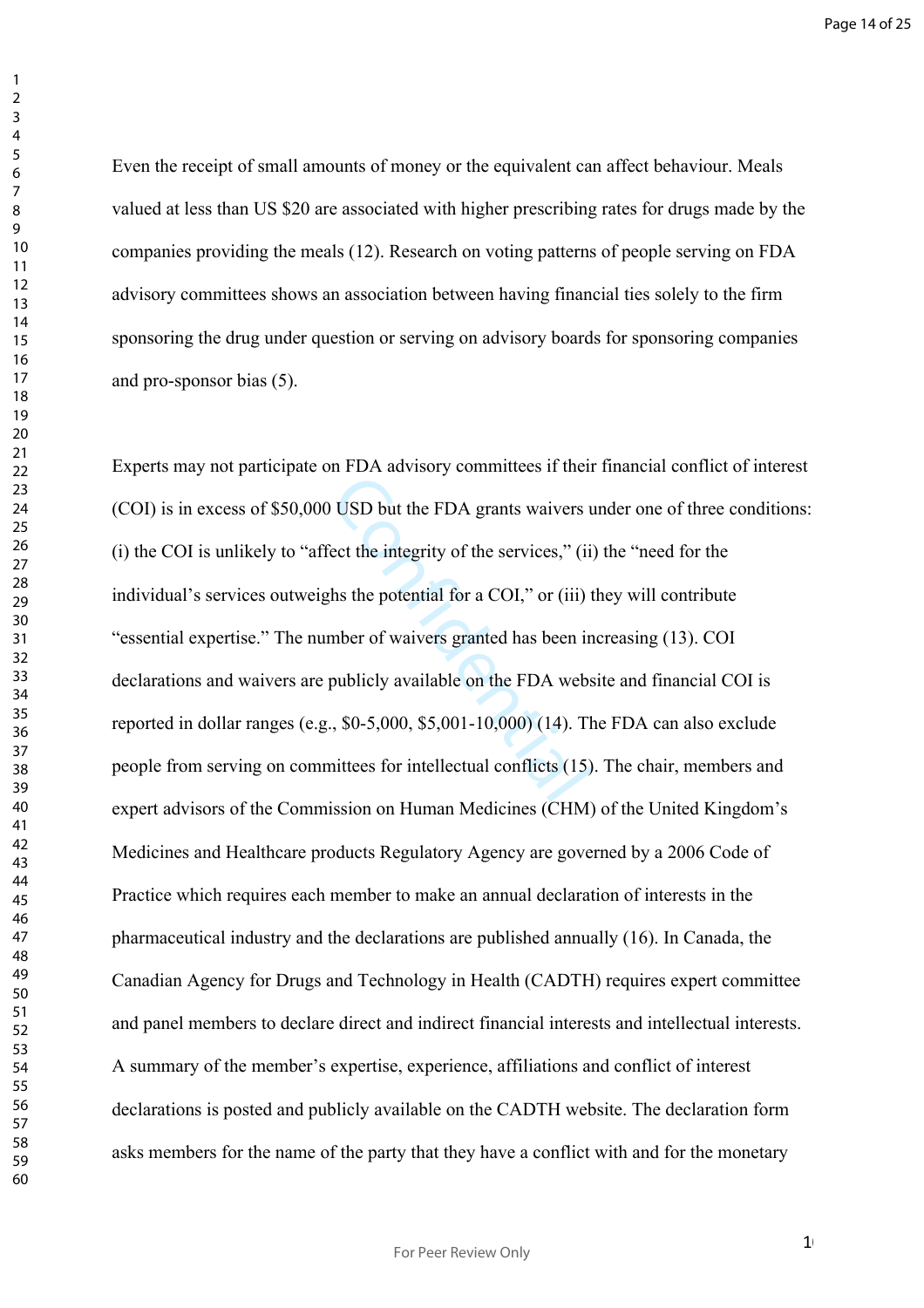value of the benefit in dollar ranges (e.g., \$0-5,000, \$5,001-10,000) (17). Company names are disclosed on the website but not the monetary value of the benefits.

#### *Limitations*

The committees and panels that were examined are only a minority of the ones that Health Canada has used and whether the results of this study can be applied to inactive SACs/SAPs is unknown. The interests that were declared by individual members and reported in the *Summary of Expertise, Experience, and Affiliations and Interests* could not verified by independent searching since not enough detail was provided in the declarations on the Health Canada web site. Some members may have undeclared direct and indirect financial interests (18).

France Confident May provided in the provided in the provided in the provided in the confident of the analysis of the particular companies to intellectual interests were combined in cial interests and intellectual interest The three types of indirect financial interests were combined into a single category since it was not possible to link interests with particular companies to individual members' voting patterns. Different types of intellectual interests were combined for a similar reason. Disaggregating indirect financial interests and intellectual interests could provide important information about individuals voting patterns once the disaggregated information is available.

## **Conclusion**

Indirect financial interests and intellectual interests are widespread on SACs and SAPs. Biases in voting as a result of interests could influence sales of products. The Institute of Medicine (now the National Academy of Medicine) in its report on conflict of interest in guidelines recommends that the chair of any panel should be free of all conflicts as should the majority of members on the panel (19). There are differences between clinical practice guideline committees and SACs/SAPs, but they are both expected to produce unbiased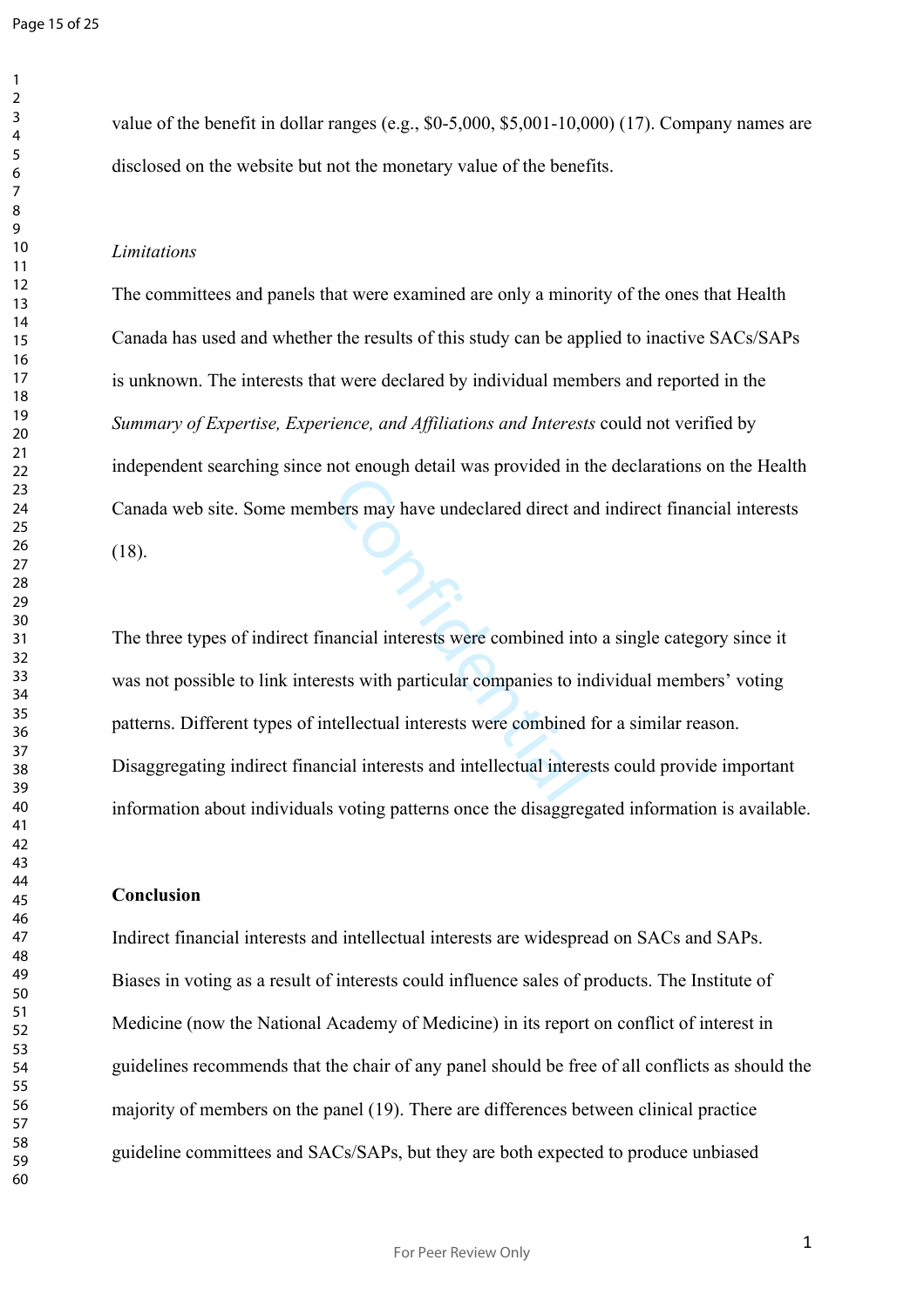Page 16 of 25

information. Health Canada should follow the IOM recommendations in constituting its SACs/SAPs. Health Canada should also publicly release all of the information about direct and indirect financial interests that is on the *Affiliation and Interest Declaration Form for Advisory Body Members* along with the date when the declarations were made.

In addition, the Canadian government could supplement the information that individual experts report by emulating the United States and requiring companies to report all transfers of value to doctors (20) and other regulated healthcare professionals. This change would help to ensure that all financial conflicts are disclosed. (Some of the committee and panel members are not regulated healthcare professionals and therefore this reporting requirement would not cover their interactions with industry.)

althcare professionals and therefore<br>ions with industry.)<br>ere are changing patterns in the dec<br>e lists of the membership of inactive<br>ly available web site. In order to be able to see if there are changing patterns in the declarations of experts, Health Canada should make available lists of the membership of inactive committees and panels and their declarations on a publicly available web site.

Finally, Health Canada should record the votes of individual committee and panel members so that voting patterns can be linked to different types of financial interests with particular companies and with different types of intellectual interests.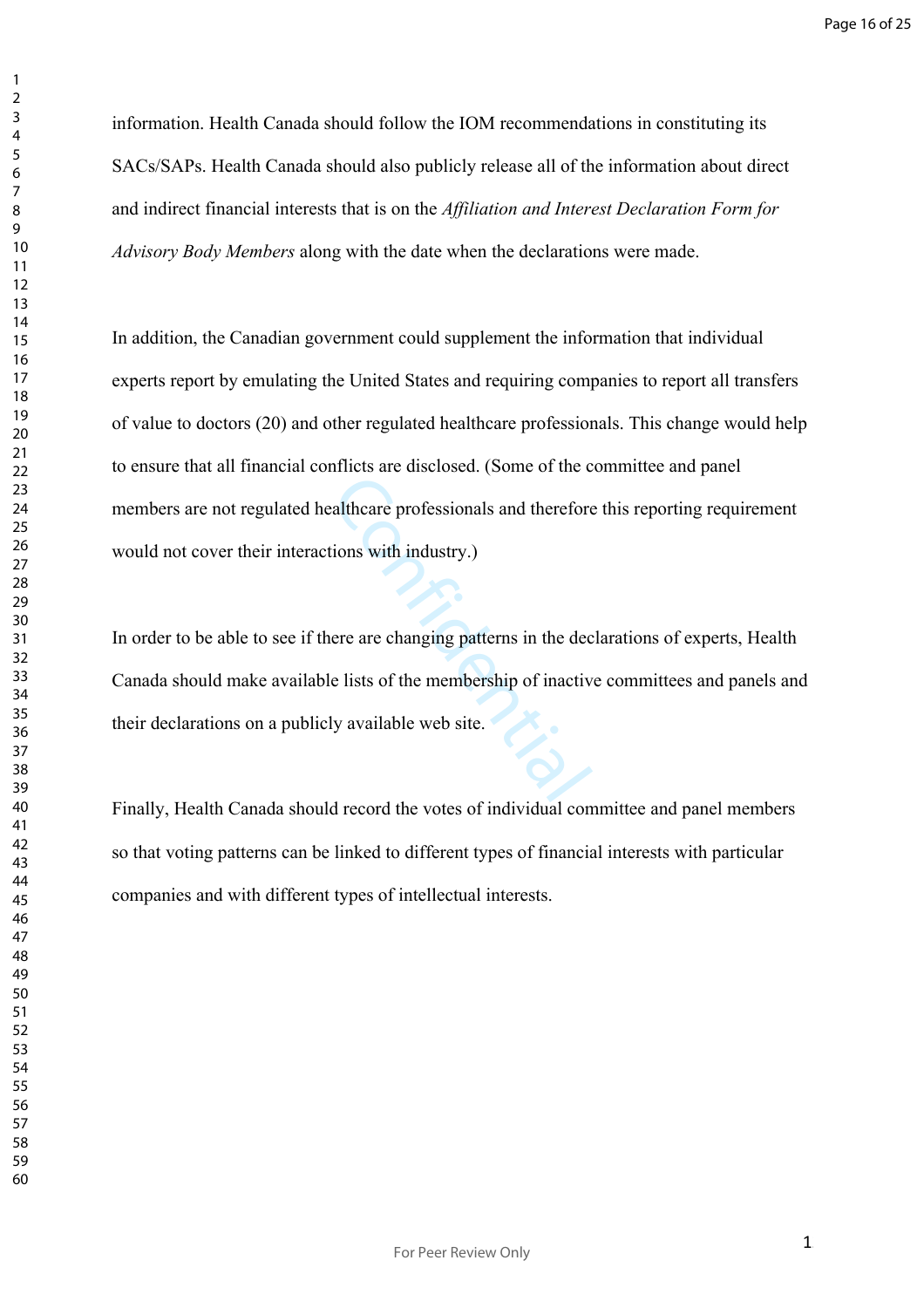$\overline{2}$ 

| 3                            |
|------------------------------|
| 4                            |
| C                            |
|                              |
|                              |
|                              |
| 8                            |
| 9                            |
| 10                           |
| 1<br>1                       |
| 1                            |
| 1<br>3                       |
| $\mathbf{1}$                 |
| 15                           |
|                              |
| 16<br>17                     |
| 18                           |
| 19                           |
| 20<br>ĺ                      |
| $\overline{21}$              |
|                              |
| $\overline{2}$               |
| 23                           |
| 24                           |
| 25                           |
| 26<br>27                     |
|                              |
| 28                           |
| 29                           |
| 30                           |
| 31                           |
| 32                           |
| 33                           |
| 34                           |
| 35                           |
|                              |
| 36                           |
| 37                           |
| 38                           |
| 39                           |
| 40                           |
| 41                           |
| 42                           |
| 43                           |
| 44                           |
| 45                           |
| 46                           |
| 47                           |
| 48                           |
| 49                           |
| 50                           |
| 51                           |
| 52                           |
| $\overline{\mathbf{5}}$<br>3 |
| 54                           |
|                              |
| 55                           |
| 56                           |
| 57                           |
| 58                           |
| 59                           |
| 60                           |

# **References**

- 1. Government of Canada. Scientific/expert advisory committees 2011 [Available from: [https://www.canada.ca/en/health-canada/services/drugs-health-products/drug](https://www.canada.ca/en/health-canada/services/drugs-health-products/drug-products/scientific-expert-advisory-committees.html)[products/scientific-expert-advisory-committees.html](https://www.canada.ca/en/health-canada/services/drugs-health-products/drug-products/scientific-expert-advisory-committees.html). 2. Government of Canada. Scientific/expert advisory panels 2011 [Available from: [https://www.canada.ca/en/health-canada/services/drugs-health-products/drug](https://www.canada.ca/en/health-canada/services/drugs-health-products/drug-products/scientific-expert-advisory-panels.html)[products/scientific-expert-advisory-panels.html.](https://www.canada.ca/en/health-canada/services/drugs-health-products/drug-products/scientific-expert-advisory-panels.html) 3. Government of Canada. Scientific experts database 2018 [Available from: [https://erci](https://erci-iace.hc-sc.gc.ca/erci-iace/index-eng.jsp)[iace.hc-sc.gc.ca/erci-iace/index-eng.jsp.](https://erci-iace.hc-sc.gc.ca/erci-iace/index-eng.jsp) 4. Health Products and Food Branch. Guidance on advisory bodies Ottawa: Health
	- Solution Confidence on advisory<br>
	The Confidence on advisory<br>
	The Confidence on advisory<br>
	Sitting financial conflicts of interest<br>
	Residing financial conflicts of interest<br>
	Residing and interests declaration nd [<br>
	The Confi Canada; 2007 [Available from: [http://publications.gc.ca/collections/collection\\_2014/sc](http://publications.gc.ca/collections/collection_2014/sc-hc/H164-172-2007-eng.pdf)[hc/H164-172-2007-eng.pdf.](http://publications.gc.ca/collections/collection_2014/sc-hc/H164-172-2007-eng.pdf)
	- 5. Pham-Kanter G. Revisiting financial conflicts of interest in FDA advisory committees. Milbank Quarterly. 2014;92:446-70.
	- 6. Health Canada. Affiliations and interests declaration nd [Available from:

[https://www.canada.ca/content/dam/hc-sc/documents/services/chemical-](https://www.canada.ca/content/dam/hc-sc/documents/services/chemical-substances/chemicals-management-plan/form-affil-form-eng.pdf)

[substances/chemicals-management-plan/form-affil-form-eng.pdf.](https://www.canada.ca/content/dam/hc-sc/documents/services/chemical-substances/chemicals-management-plan/form-affil-form-eng.pdf)

7. Government of Canada. Drug products 2018 [Available from:

<https://www.canada.ca/en/health-canada/services/drugs-health-products/drug-products.html>.

8. Government of Canada. Completed or active - scientific advisory bodies 2017

[Available from: [https://www.canada.ca/en/health-canada/services/drugs-health-](https://www.canada.ca/en/health-canada/services/drugs-health-products/drug-products/scientific-expert-advisory-committees/completed-active.html)

[products/drug-products/scientific-expert-advisory-committees/completed-active.html.](https://www.canada.ca/en/health-canada/services/drugs-health-products/drug-products/scientific-expert-advisory-committees/completed-active.html)

9. Government of Canada. Scientific advisory bodies 2012 [Available from:

[https://www.canada.ca/en/health-canada/services/drugs-health-products/drug-](https://www.canada.ca/en/health-canada/services/drugs-health-products/drug-products/scientific-expert-advisory-panels/scientific-advisory-bodies.html)

[products/scientific-expert-advisory-panels/scientific-advisory-bodies.html.](https://www.canada.ca/en/health-canada/services/drugs-health-products/drug-products/scientific-expert-advisory-panels/scientific-advisory-bodies.html)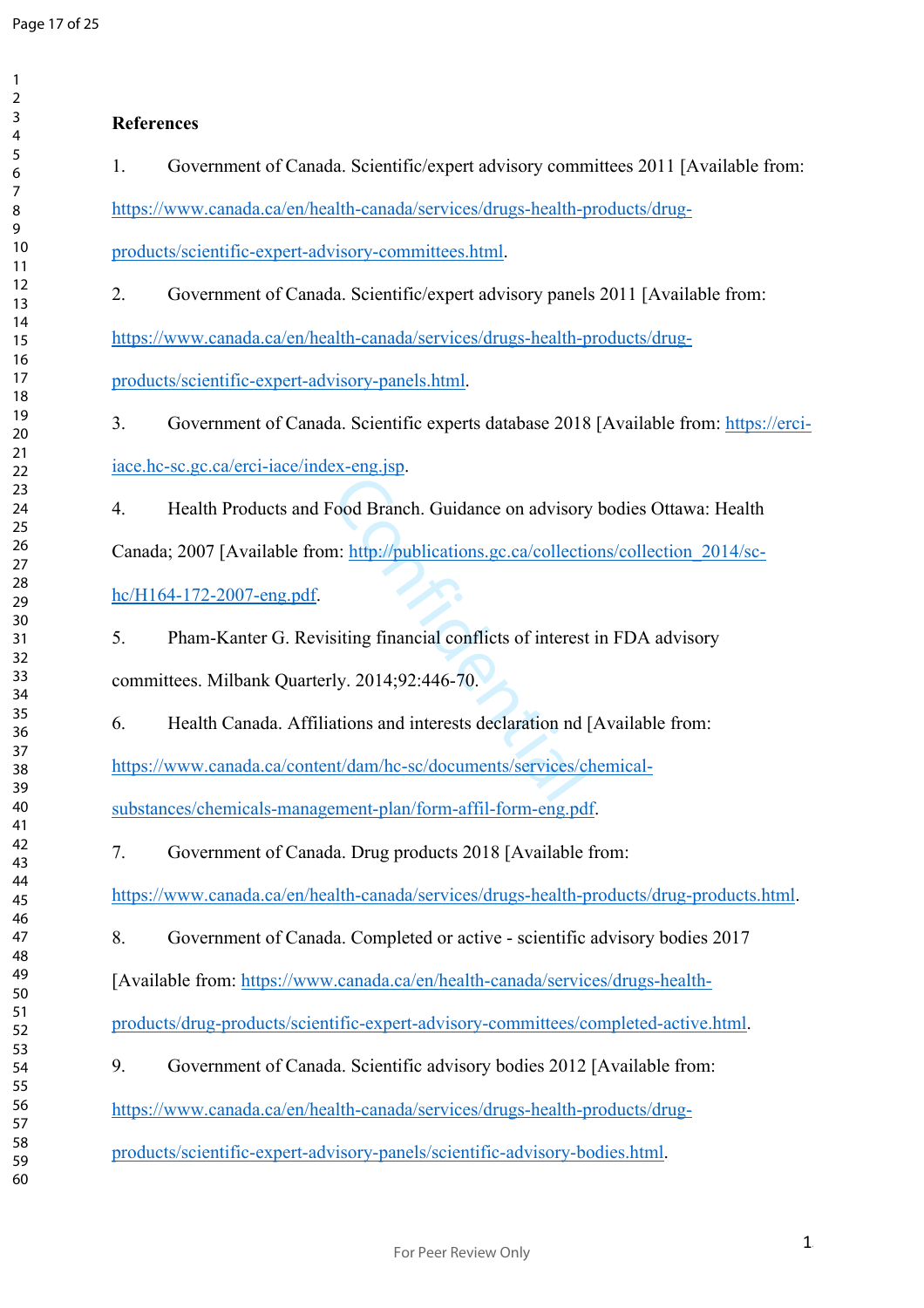> 10. Bero L, Grundy Q. Why having a (nonfinancial) interest is not a conflict of interest. PLoS Biology. 2016;14:e2001221.

> 11. Bero L. What is in a name? Nonfinancial influences on the outcomes of systematic reviews and guidelines. Journal of Clinical Epidemiology. 2014;67:1239-41.

> 12. DeJong C, Aguilar T, Tseng C-W, Lin W, Boscardin W, Dudley R. Pharmaceutical industry-sponsored meals and physician prescribing patterns for Medicare beneficiaries. JAMA Internal Medicine. 2016;176:1114-22.

13. Wood S, Mador J. Uncapped conflict of interest? Science. 2013;340:1172-3.

Transfere. Calculated for the public<br>point ers: final guidance Rockville Mary<br>dds/regulatoryinformation/guidance<br>oint of view a conflict of interest? If<br>are products Regulatory Agency. Co<br>sion on Human Medicines, certain c 14. Administration USDoHaHSFaD. Guidance for the public, FDA advisory committee members, and FDA staff: public availability of advisory committee members' financial interest information and waivers: final guidance Rockville Maryland2014 [Available from: [https://www.fda.gov/downloads/regulatoryinformation/guidances/ucm295372.pdf.](https://www.fda.gov/downloads/regulatoryinformation/guidances/ucm295372.pdf)

15. Lenzer J. When is a point of view a conflict of interest? BMJ. 2016;355:i6194.

16. Medicines & Healthcare products Regulatory Agency. Code of practice for chairmen and members of the Commission on Human Medicines, certain committees and expert advisory groups nd [Available from:

[https://assets.publishing.service.gov.uk/government/uploads/system/uploads/attachment\\_data](https://assets.publishing.service.gov.uk/government/uploads/system/uploads/attachment_data/file/440853/CHM_code_of_practice.pdf) [/file/440853/CHM\\_code\\_of\\_practice.pdf.](https://assets.publishing.service.gov.uk/government/uploads/system/uploads/attachment_data/file/440853/CHM_code_of_practice.pdf)

17. Canadian Agency for Drugs and Technology in Health. Conflict of interest guidelines for CADTH expert committee and panel members nd [Available from:

[https://www.cadth.ca/sites/default/files/corporate/corp\\_committees/](https://www.cadth.ca/sites/default/files/corporate/corp_committees/)

cadth coi guidelines cedc members e.pdf.

18. Khan R, Scaffidi M, Rumman A, Grindal A, Plener I, Grover S. Prevalence of financial conflicts of interest among authors of clinical guidelines related to high-reevenue medications. JAMA Internal Medicine. 2018;178:1712-5.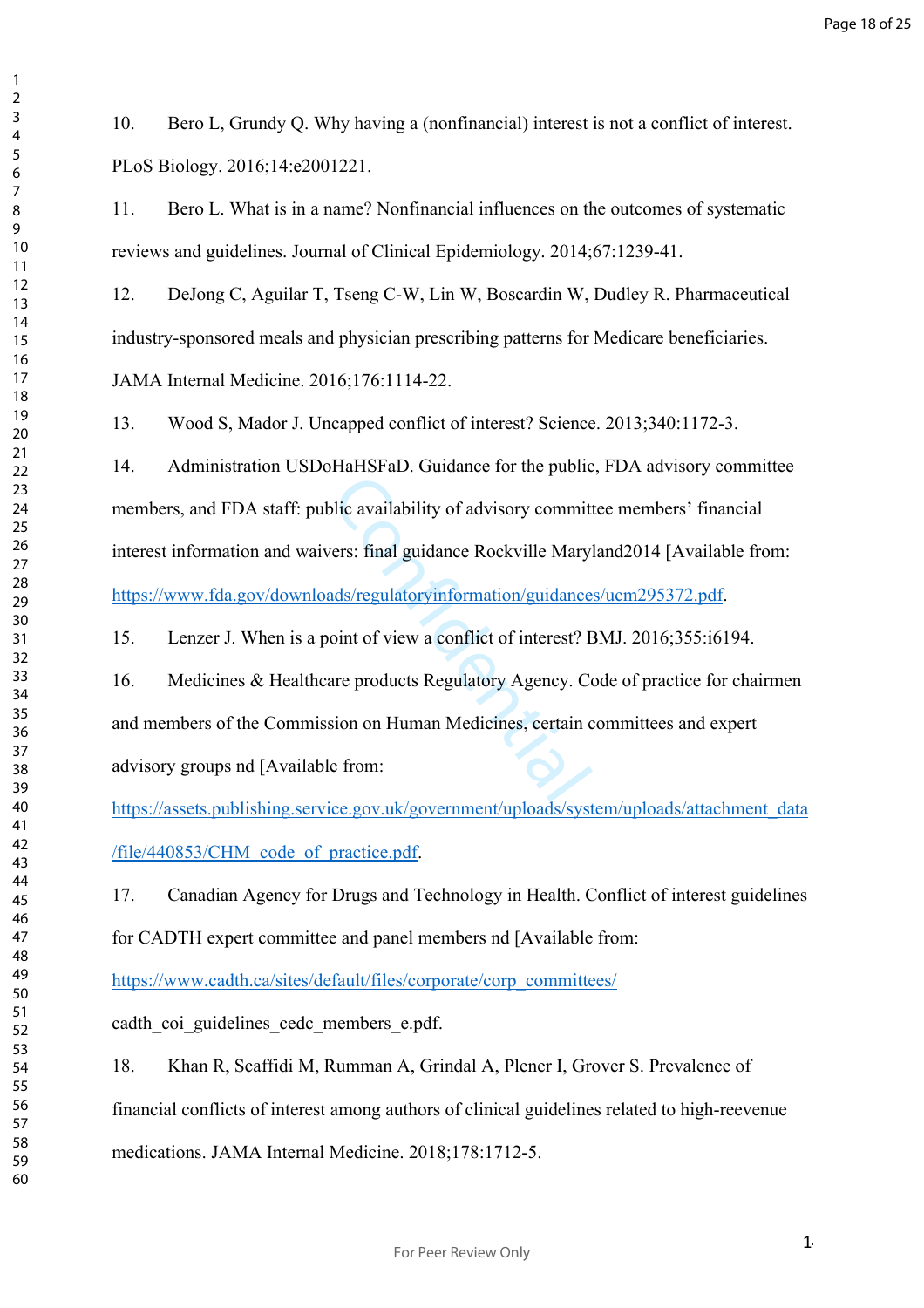19. IOM (Institute of Medicine). Clinical practice guidelines we can trust. Washington, DC; 2011.

20. Rosenthal M, Mello M. Sunlight as disinfectant - new rules on disclosure of industry payments to physicians. New England Journal of Medicine. 2013;368:2052-4.

Confidence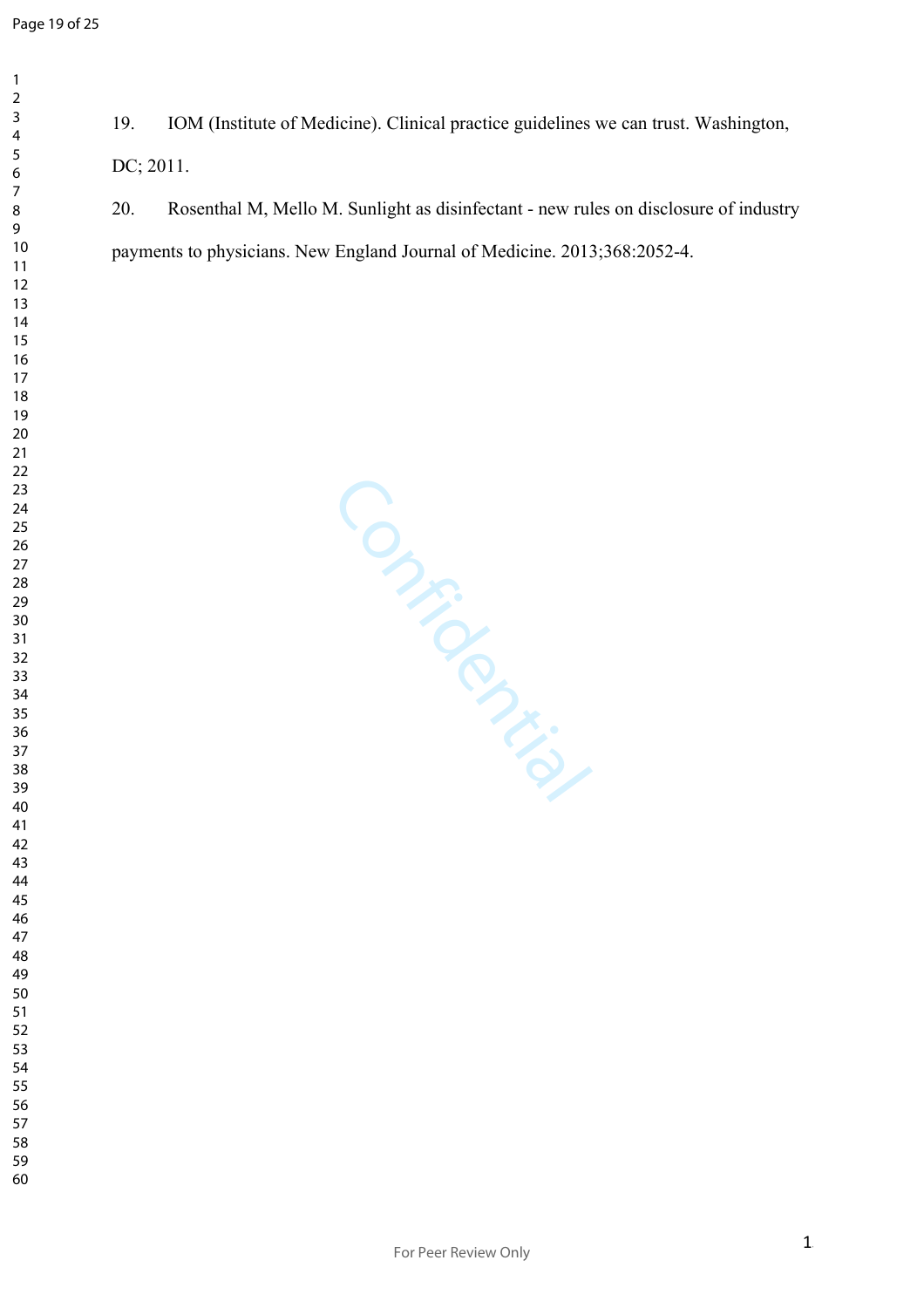| <b>Type of conflict</b>      | <b>Description</b>                                                                       |
|------------------------------|------------------------------------------------------------------------------------------|
| Direct financial interests   | Current employment, investments in                                                       |
|                              | companies, partnerships, equity, royalties,                                              |
|                              | joint ventures, trusts, real property, stocks,                                           |
|                              | shares or bonds, with the regulated industry                                             |
| Indirect financial interests | Within the past five years, payment from                                                 |
|                              | regulated industry for work done or being                                                |
|                              | done, including past employment, contracts                                               |
|                              | or consulting; or financial support including                                            |
|                              | research support, personal education grants,                                             |
|                              | contributions, fellowships, sponsorships,<br>and honoraria                               |
|                              |                                                                                          |
|                              | Within the past five years, materials,<br>discounted products, gifts, or other benefits, |
|                              | or attendance at meetings where all or part                                              |
|                              | of the travel and accommodation costs were                                               |
|                              | provided by the regulated industry                                                       |
|                              | Within the last three years, grants or other                                             |
|                              | funding from the regulated industry to any                                               |
|                              | of the organizations where you are currently                                             |
|                              | employed or participate in internal decision                                             |
|                              | making                                                                                   |
| Intellectual interests       | Within the last five years, any formal advice                                            |
|                              | or opinion to industry, a government                                                     |
|                              | organization or a non-government                                                         |
|                              | organization on a matter of relevance to the                                             |
|                              | Scientific Advisory Committee or Scientific<br><b>Advisory Panel</b>                     |
|                              | Within the last five years, any published or                                             |
|                              | publicly stated point of view on issues of                                               |
|                              | relevance to the Scientific Advisory                                                     |
|                              | Committee or Scientific Advisory Panel                                                   |
|                              | mandate                                                                                  |
|                              | Current professional or volunteer                                                        |
|                              | affiliations such as membership of                                                       |
|                              | professional societies, lobbying, public                                                 |
|                              | interest or advocacy groups, of relevance to                                             |
|                              | the Scientific Advisory Committee or                                                     |
| Other interests              | Scientific Advisory Panel<br>Any other affiliations and interests or                     |
|                              | potential circumstances that might give a                                                |
|                              | well-informed member of the public                                                       |
|                              | reasonable grounds for concern regarding                                                 |
|                              | the integrity and objectivity of your                                                    |
|                              | participation                                                                            |
|                              |                                                                                          |

## **Table 1: Description of conflicts of interest**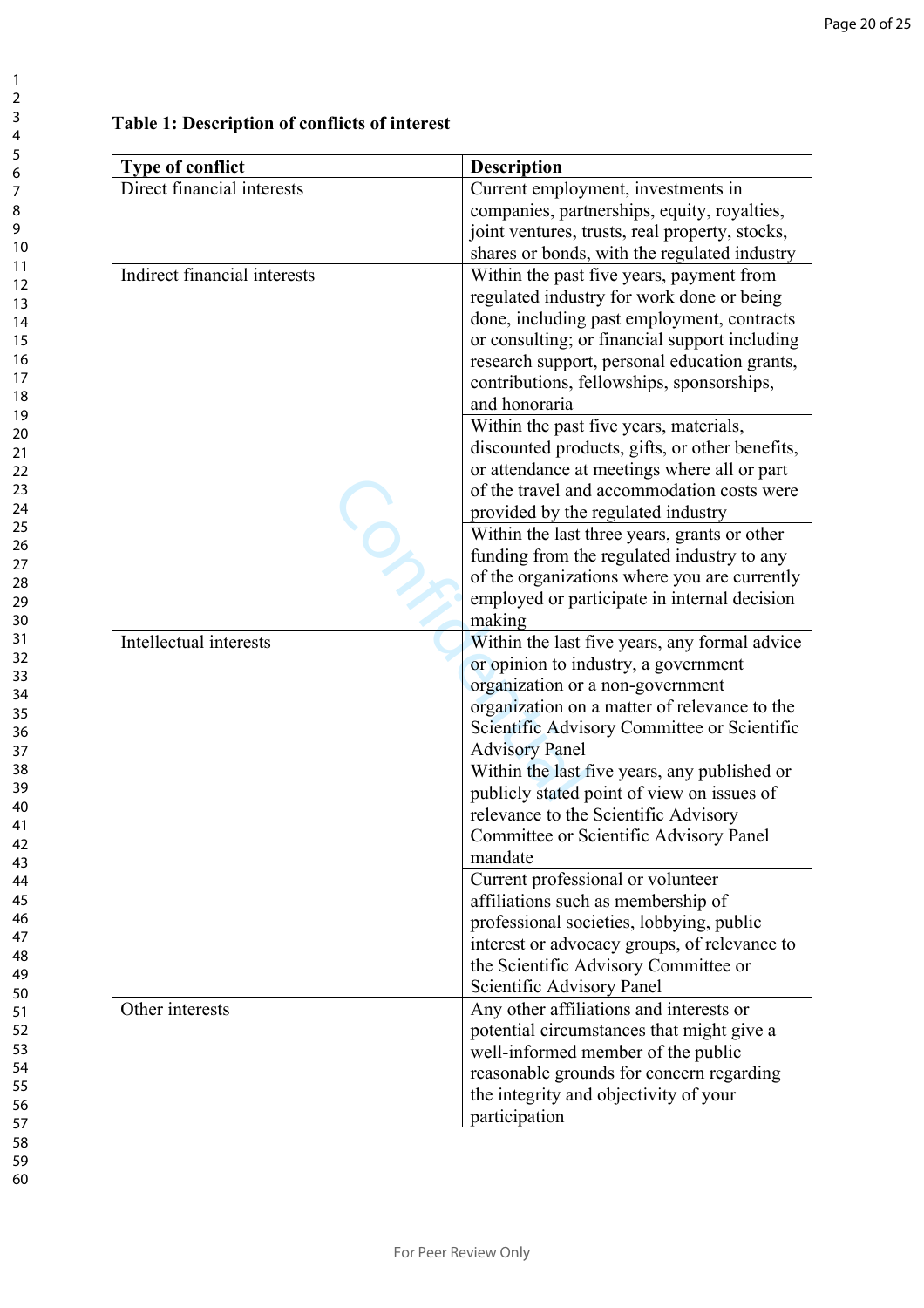| <b>Title</b>                                                                      | Committee/<br>Panel | <b>Total</b><br>number<br><sub>of</sub><br>members | <b>Direct</b><br>financial<br>interest | Indirect<br>financial<br>interest | Direct or<br>indirect<br>financial<br>interest | Intellectua<br>l interest | <b>Other</b><br>interests |
|-----------------------------------------------------------------------------------|---------------------|----------------------------------------------------|----------------------------------------|-----------------------------------|------------------------------------------------|---------------------------|---------------------------|
| Oncology<br>Therapies                                                             | Committee           | 21                                                 | 3(14.3)                                | 18(85.7)                          | 18(85.7)                                       | 16(76.2)                  | 2(9.5)                    |
| Pharmaceutical<br>Sciences and<br>Clinical<br>Pharmacology                        | Committee           | 13                                                 | 4(30.8)                                | 9(69.2)                           | 10(76.9)                                       | 12(92.3)                  | 0(0)                      |
| Respiratory and<br>Allergy<br>Therapies                                           | Committee           | 19                                                 | 3(15.8)                                | 14(73.7)                          | 14(73.7)                                       | 16(84.2)                  | 0(0)                      |
| Anti-infective<br>Therapies                                                       | Panel               | 6                                                  | 1(16.7)                                | 2(33.3)                           | 2(33.3)                                        | 6(100)                    | 0(0)                      |
| Bioequivalence<br>Requirements for<br>Gender-Specific<br>Drug Products            | Panel               | $\overline{7}$                                     | 0(0)                                   | 4(57.1)                           | 4(57.1)                                        | 6(85.7)                   | 0(0)                      |
| Bioequivalence<br>Requirements for<br>Modified-<br><b>Release Dosage</b><br>Forms | Panel               | 6                                                  | 0(0)                                   | 5(83.3)                           | 5(83.3)                                        | 5(83.3)                   | 0(0)                      |
| Diclectin                                                                         | Panel               | $\overline{4}$                                     | 0(0)                                   | 1(25.0)                           | 1(25.0)                                        | 1(25.0)                   | 0(0)                      |
| Opioid Analgesic<br>Abuse                                                         | Panel               | 6                                                  | 1(16.7)                                | 4(66.7)                           | 4(66.7)                                        | 4(66.7)                   | 0(0)                      |
| Opioid Use and<br>Contraindications                                               | Panel               | 6                                                  | 0(0)                                   | 1(16.7)                           | 1(16.7)                                        | 6(100)                    | 2(33.3)                   |
| Opioids                                                                           | Panel               | 6                                                  | 0(0)                                   | 2(33.3)                           | 2(33.3)                                        | 6(100)                    | 2(33.3)                   |

**Table 2: Number (percent) of committee/panel members with various types of interest**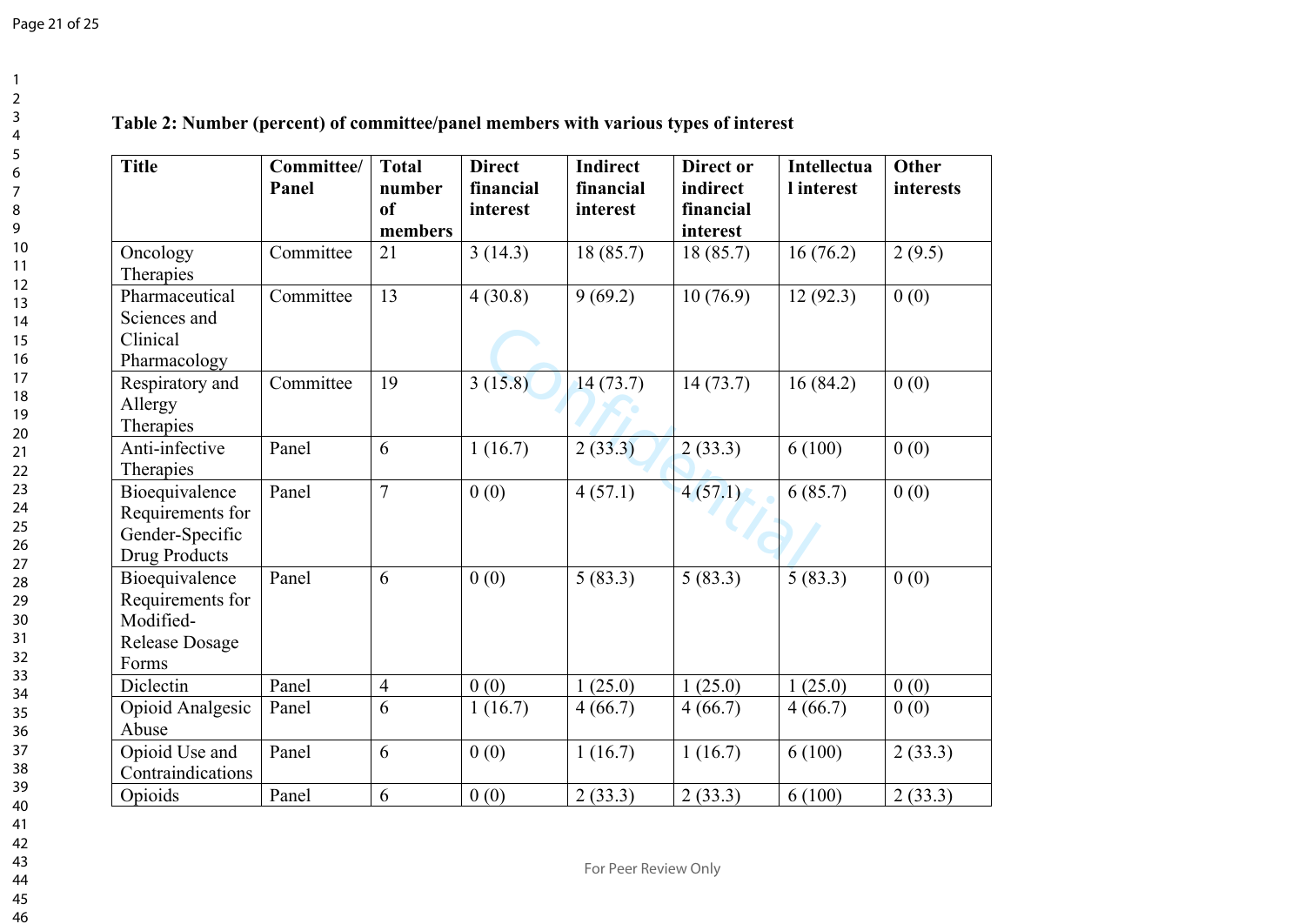| Isotretinoin Risk | Panel | (0) | (40.0)<br>$\cdot$ $\cdot$ | $40.0^{\circ}$<br>140 <sup>7</sup> | (60.0) | (0)<br>∪ |
|-------------------|-------|-----|---------------------------|------------------------------------|--------|----------|
| Management        |       |     |                           |                                    |        |          |

 $\overline{1}$  $\overline{2}$  $\overline{3}$  $\overline{4}$  $\overline{7}$  $\overline{9}$ 

Confidential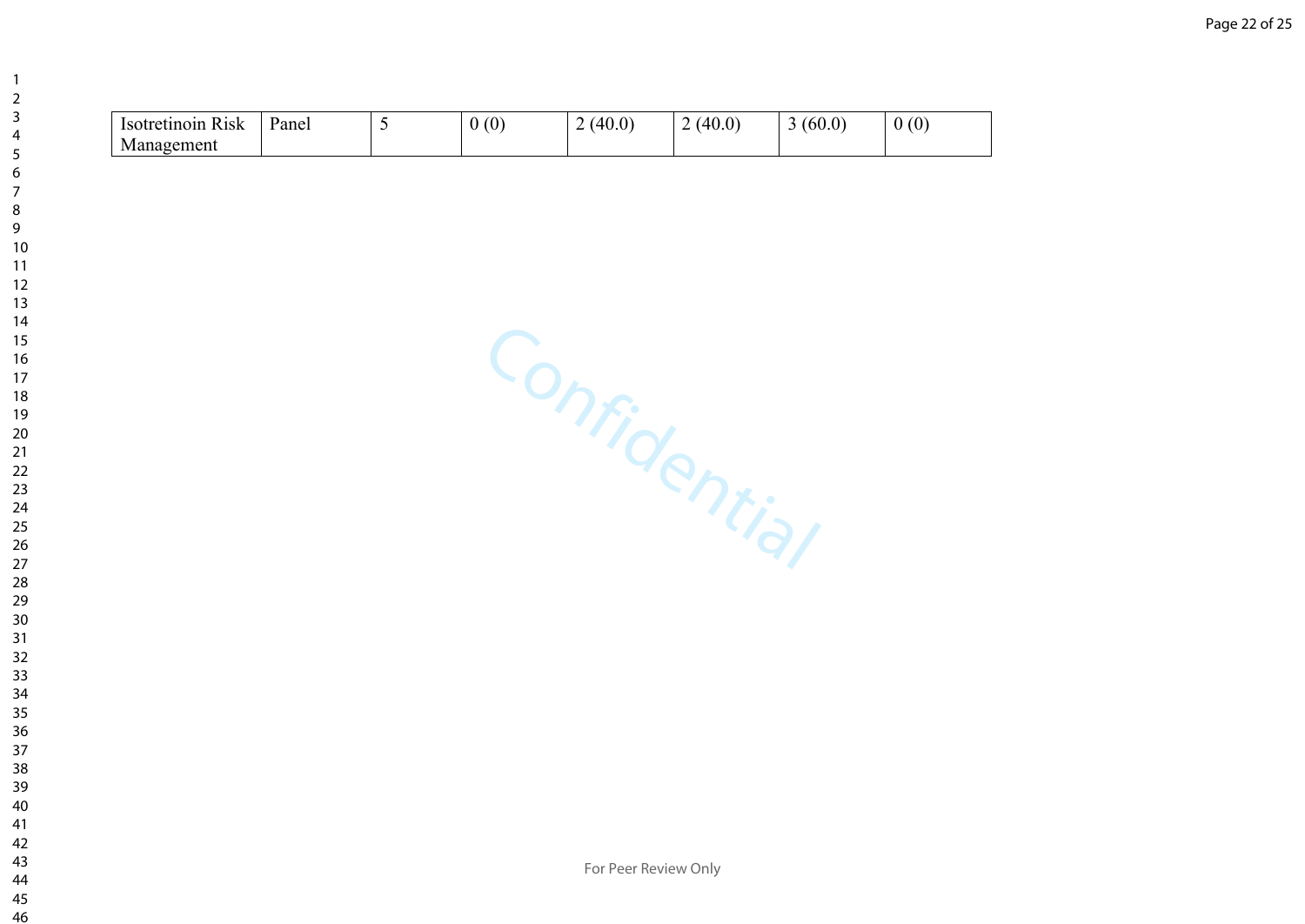# **Table 3: Sector/perspective of Special Advisory Committee/Special Advisory Panel members\***

|                                                | Academia<br><b>Health professional</b> |                          |                          |           |           |                        | <b>Industry</b> | <b>Infectious</b> | Pharmacy | Public/ |                      |
|------------------------------------------------|----------------------------------------|--------------------------|--------------------------|-----------|-----------|------------------------|-----------------|-------------------|----------|---------|----------------------|
|                                                | Academia                               | + Health<br>professional | + Health<br>professional | +Industry | +Research | Health<br>professional | +Research       |                   | disease  |         | consumer/<br>patient |
|                                                | only                                   |                          | + Research               |           |           | only                   |                 |                   |          |         |                      |
| <b>Special</b><br><b>Advisory</b><br>Committee | -11                                    |                          | O                        |           |           |                        |                 |                   |          |         |                      |
| <b>Special</b><br><b>Advisory</b><br>Panel     | 10                                     |                          |                          |           |           | 10                     |                 |                   |          |         | ∼                    |

mittee and/or panel<br>
Mich (China) \*Some people were on more than one committee and/or panel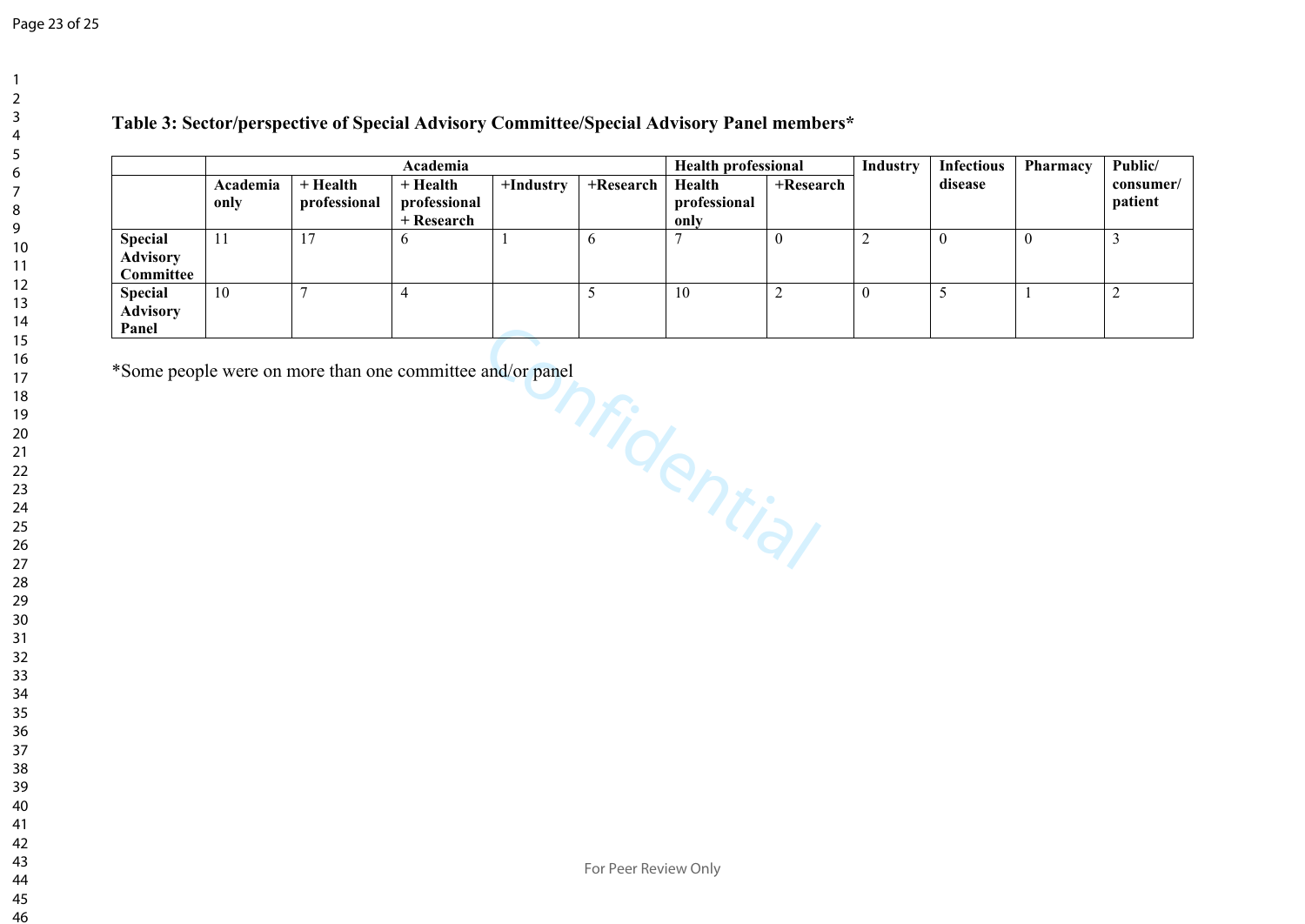## **Table 4: Topics discussed at committee/panel meetings**

| Committee/<br>panel                                   | <b>Number</b><br>of<br>meetings | Number of<br>meetings<br>where<br>record of<br>proceeding<br>s available | Date of<br>meeting(s)<br>where record<br><sub>of</sub><br>proceedings<br>available+ | <b>Summary of</b><br>topic(s)<br>discussed                                                                                                                               | <b>Summary of</b><br>recommendation(s)<br>from SAC* or<br>SAP <sup>‡</sup>                                                                                                                                                                                                                                                                                                                                                            |
|-------------------------------------------------------|---------------------------------|--------------------------------------------------------------------------|-------------------------------------------------------------------------------------|--------------------------------------------------------------------------------------------------------------------------------------------------------------------------|---------------------------------------------------------------------------------------------------------------------------------------------------------------------------------------------------------------------------------------------------------------------------------------------------------------------------------------------------------------------------------------------------------------------------------------|
| Oncology<br>therapies<br><b>SAC</b>                   | $\overline{7}$                  | 1                                                                        | August/Septem<br>ber 2011                                                           | Regulations<br>$\bullet$<br>prohibiting<br>the use of<br>arsenic as an<br>ingredient in<br>drugs sold for<br>human use                                                   | The section of<br>$\bullet$<br>the Food and<br>Drugs Act that<br>prohibits the sale<br>of drugs<br>containing<br>arsenic should be<br>revoked                                                                                                                                                                                                                                                                                         |
| Respiratory<br>and allergy<br>therapies<br><b>SAC</b> | 11                              | $\overline{3}$                                                           | 2012-03-14<br>2013-10-26<br>2018-02-23                                              | Data<br>$\bullet$<br>requirements<br>for safety and<br>effectiveness<br>of subsequent<br>market entry<br>inhaled<br>products for<br>use in the<br>treatment of<br>asthma | An in vitro data<br>$\bullet$<br>package is<br>adequate in lieu<br>of clinical data to<br>demonstrate<br>bioequivalence<br>of a subsequent<br>market entry<br>budesonide<br>suspension for<br>inhalation using<br>a suitable<br>nebulizer<br>Depending on<br>the type of<br>product clinical<br>outcome studies<br>using FEV1 are<br>acceptable as<br>long as a<br>difference in the<br>mean of at least<br>$12\%$ is<br>demonstrated |
| Anti-<br>infective<br><b>Therapies</b><br><b>SAP</b>  | $\mathbf{1}$                    | 1                                                                        | 2016-10-06                                                                          | Issues around<br>$\bullet$<br>the safety and<br>efficacy of<br>fluoroquinolo<br>nes for<br>different<br>indications                                                      | The Product<br>$\bullet$<br>Monograph for<br>fluoroquinolones<br>should include a<br>statement about<br>disabling and<br>potentially<br>irreversible<br>persistent<br>adverse reactions                                                                                                                                                                                                                                               |

59 60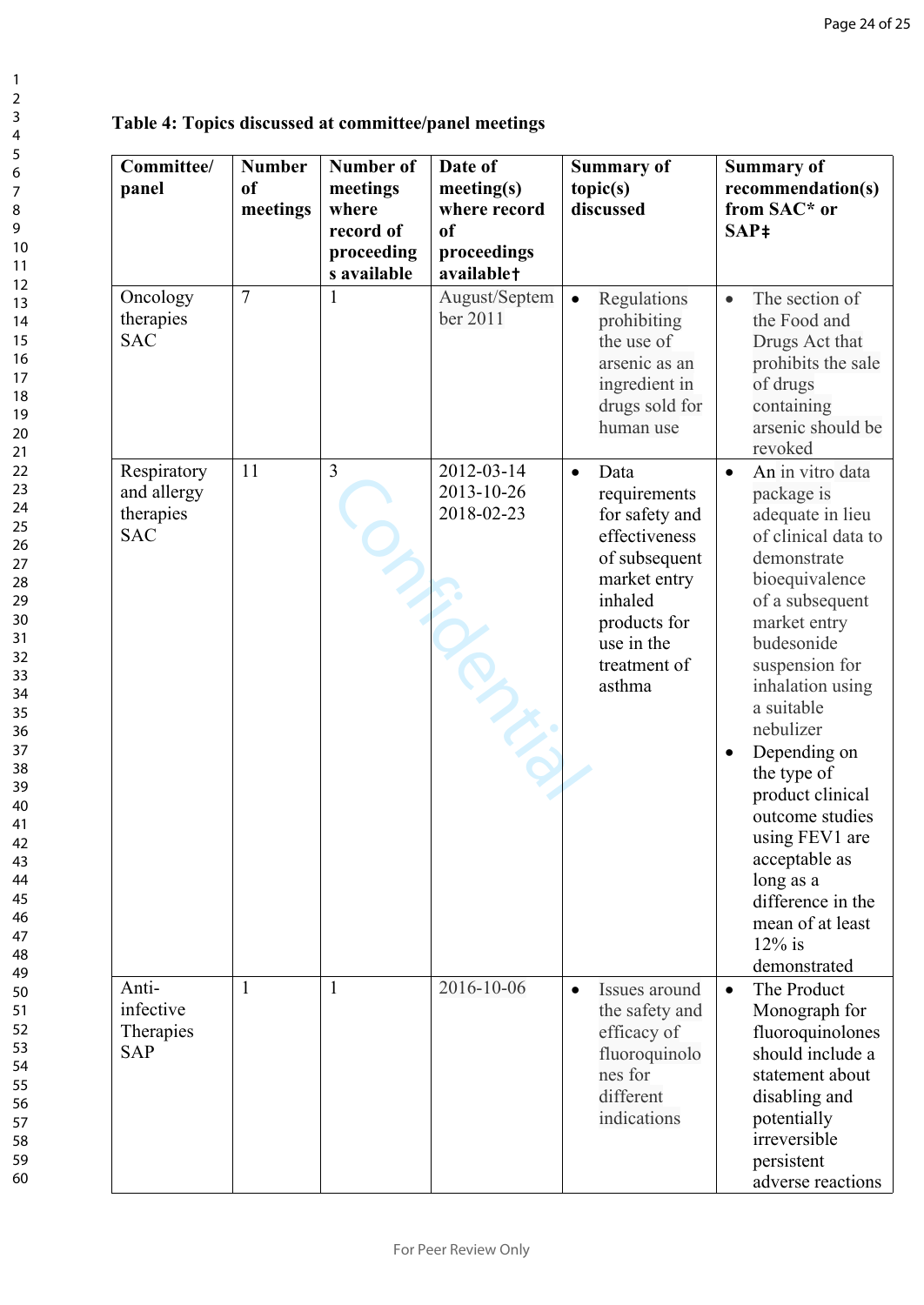|                                                                                    |              |              |            |           |                                                                                                                                                                     |           | Fluoroquinolone<br>s should not be<br>used for acute<br>sinusitis of less<br>than 7 days<br>duration                                                                                                                                                                                                                                                                                                                 |
|------------------------------------------------------------------------------------|--------------|--------------|------------|-----------|---------------------------------------------------------------------------------------------------------------------------------------------------------------------|-----------|----------------------------------------------------------------------------------------------------------------------------------------------------------------------------------------------------------------------------------------------------------------------------------------------------------------------------------------------------------------------------------------------------------------------|
| Bioequivalen<br>ce<br>requirements<br>for gender-<br>specific drug<br>products SAP | $\mathbf{1}$ | $\mathbf{1}$ | 2011-06-22 | $\bullet$ | Requirements<br>for market<br>authorization<br>of a second<br>entry or<br>subsequent<br>entry gender-<br>specific drug<br>product                                   | $\bullet$ | The current<br>practice of using<br>only males,<br>males and<br>females or only<br>females for<br>bioequivalence<br>studies should be<br>continued                                                                                                                                                                                                                                                                   |
| Diclectin<br><b>SAP</b>                                                            | $\mathbf{1}$ | $\mathbf{1}$ | 2016-06-02 | $\bullet$ | Data from<br>study of<br>Diclectin                                                                                                                                  | $\bullet$ | The panel would<br>not recommend<br>any changes to<br>the current<br>labelling of<br>Diclectin for the<br>management of<br>nausea and<br>vomiting of<br>pregnancy                                                                                                                                                                                                                                                    |
| Opioid use<br>and<br>contraindicati<br>ons SAP                                     | $\mathbf{1}$ | $\mathbf{1}$ | 2017-03-24 | $\bullet$ | Information<br>about opioids<br>that should be<br>included in<br>Product<br>Monograph<br>Should low<br>dose codeine<br>products be<br>made<br>prescription-<br>only | $\bullet$ | Information<br>about a threshold<br>dose for chronic<br>non-cancer pain<br>should be in the<br>Dosing and<br>Administration<br>section of the<br>Product<br>Monograph in<br>such a way as to<br>draw the<br>attention of the<br>prescriber<br>The indication<br>for<br>extended/long-<br>acting opioids<br>should be<br>changed to say<br>that patients<br>should first have<br>tried a non-<br>opioid<br>medication |